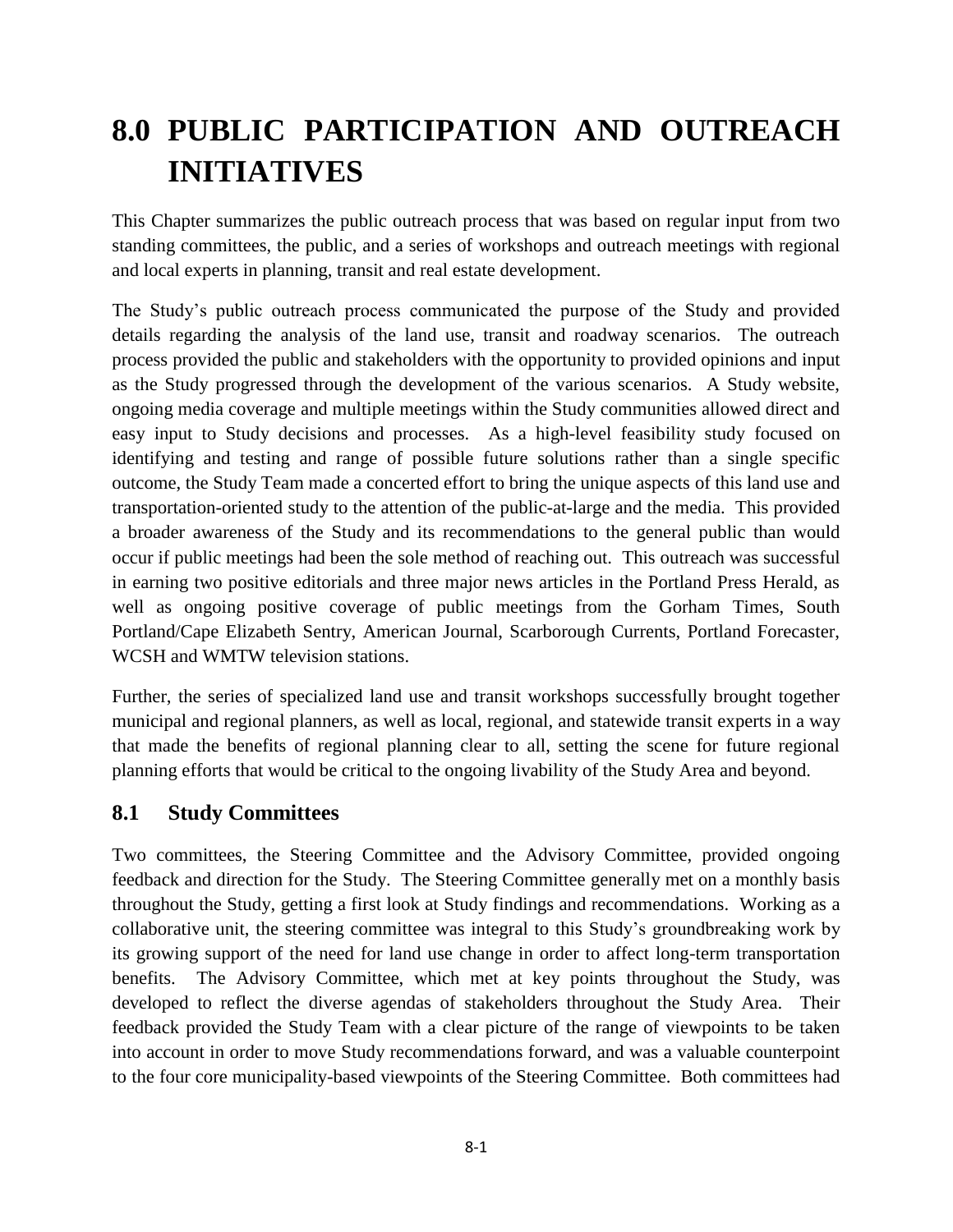a significant effect on Study process and recommendations. Detailed minutes were reported from every meeting noting committee and public comments.

## *Steering Committee Members:*

Town Manager David Cole and Councilor Burleigh Loveitt, Gorham; Town Manager Tom Hall and Town Planner Dan Bacon, Scarborough; City Planner Tex Haeuser, South Portland; Director of Public Works Eric Dudley, Westbrook; Executive Director John Duncan and Transportation Planner Carl Eppich, PACTS; Government Relations Manager Conrad Welzel and Assistant Government Relations Manager Sara Devlin, MTA, and Study Manager Gerry Audibert, MaineDOT.

## *Advisory Committee Members:*

Phil Savignano, Maine Department of Tourism; Keith Luke, Westbrook Economic Development; Tom Ellsworth, Gorham Economic Development; Barbara Charry, Maine Audubon; Paul Weiss, Sierra Club; Ben Severance, Town of Hollis; Jim Libby, Town of Buxton; Wayne Newbegin, Town of Standish; Mike Bolduc, City of Saco; Alex Jaegerman, and Judy Harris, City of Portland; Elizabeth Hertz, Maine State Planning Office; Rick Shinay, MEREDA/Drummond Woodsum & MacMahon; Bruce Hyman, GrowSmart Maine, Portland Trails, Maine Bicycle Coalition; Julie Bassett, Scarborough Economic Development; Steve Linnell, GPCOG; Warren Knight, Smiling Hill Farms; Ed Clifford, PACTS Transit Committee; Ray Penfold, VIP Tour & Charter Bus Company; Brian Parke, Maine Motor Transport Association; Wayne Davis, TrainRiders/Northeast; Mark Hasselmann, FHWA; Rob Sanford, USM; David Knapp/Lou Stack, Route 113 Corridor Committee; Chief Robert Lefebvre, Greater Portland Area Fire Chiefs; Sue Moreau, Maine Department of Transportation Multi-modal; Richard Rudolph, Rippling Waters Farm; Ann Peoples, and Phillip Bartlett, State Legislators; Paul Niehoff, PACTS; Chris Hall, Greater Portland Chamber of Commerce; Sara Devlin, MTA, Gerry Audibert, MaineDOT, John Duncan, PACTS, committee chairman.

# **8.2 Summary of Steering and Advisory Committee Meetings**

The following is a summary of all Steering and Advisory Committee Meetings which took place as part of the Gorham East-West Corridor Feasibility Study. This summary includes meeting date, agenda and key input items.

# **8.2.1 Summary of Steering Committee Meetings**

#### **03/31/09 | Steering Committee Meeting**

- Review Contact Information
- Advisory Committee Update $\bullet$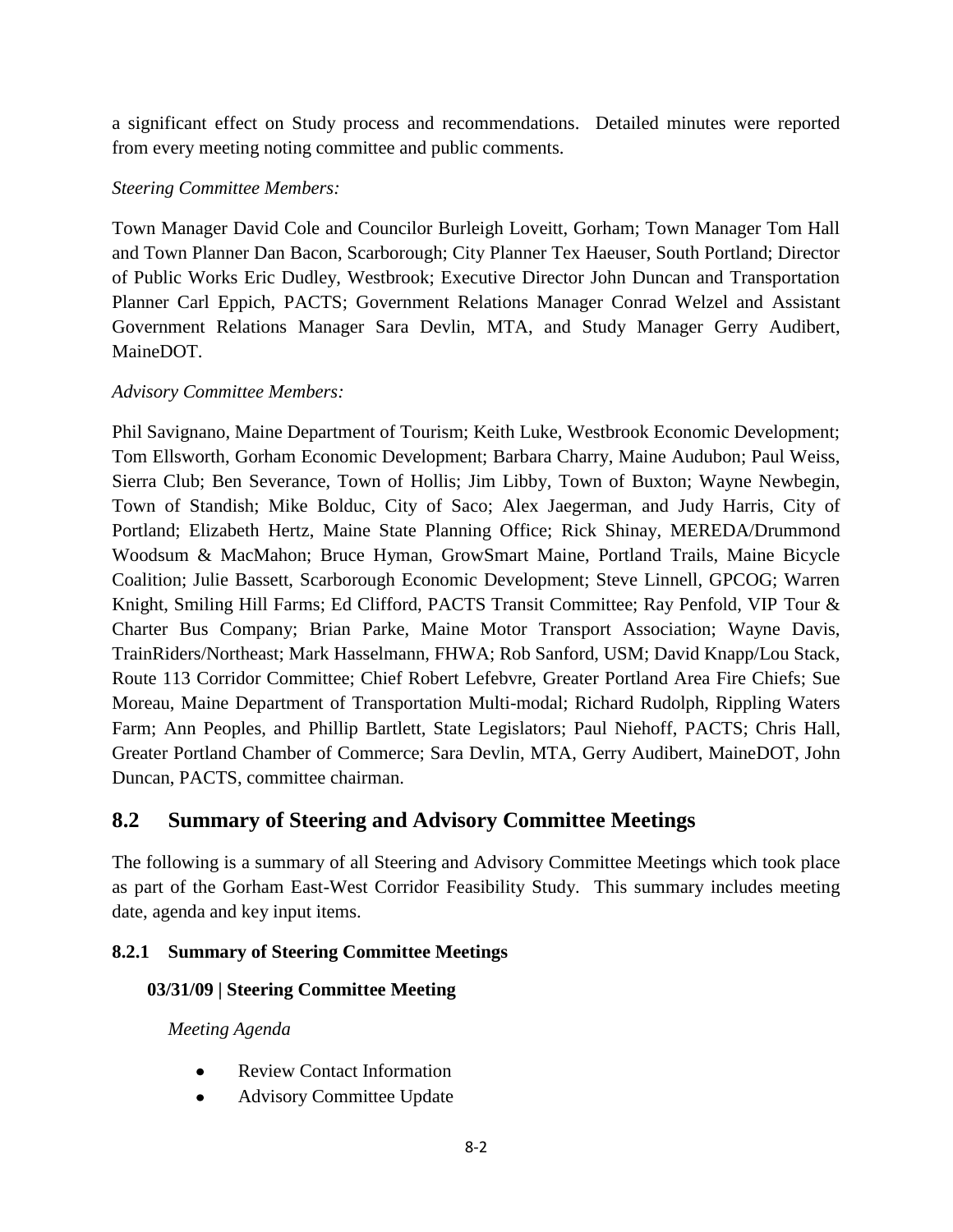- Study Team Efforts to Date  $\bullet$
- Public Involvement Update  $\bullet$
- Next Meeting Date and Time

*Summary of Committee Input:* The committee provided commentary on categories and individuals for the Advisory Committee, heard an overview of first tasks in terms of Study data collection and received and provided approval for draft copy and design for the website home page.

#### **05/26/09 | Steering Committee Meeting**

*Meeting Agenda*

- Study Progress
- Advisory Committee Meeting  $\bullet$
- Land Use Scenarios  $\bullet$
- $\bullet$ Purpose and Need Statement

*Summary of Committee Input***:** The committee agreed to a suggestion from the Advisory Committee to find a representative from Metro Chiefs (International Association of Fire Chiefs) and South Portland economic development, and after discussion, decided to leave the Steering Committee constituents in order to keep the committee size smaller and more focused. They accepted the two propose land use scenarios: Existing Trends Scenario and the Urban and Rural Land Use Scenario. They also provided a range of comments on the first draft Purpose and Need Statement that had been developed from Advisory Committee input and agreed that several iterations between the Steering and Advisory Committee would be needed - that it is very important to get the Purpose and Need Statement right.

#### **06/23/09 | Steering Committee Meeting**

*Meeting Agenda:*

- $\bullet$ Draft Purpose and Need Statement
- Study Progress  $\bullet$
- Meeting Schedule  $\bullet$

*Summary of Committee Input:* The committee reviewed the second draft of the Purpose and Need Statement, which had previously received input from the Advisory Committee. The Steering Committee emphasized that it was important for final Study recommendations to be feasible and transportation-focused. In general, they agreed with Advisory Committee input, asked for a background statement to be prepared to provide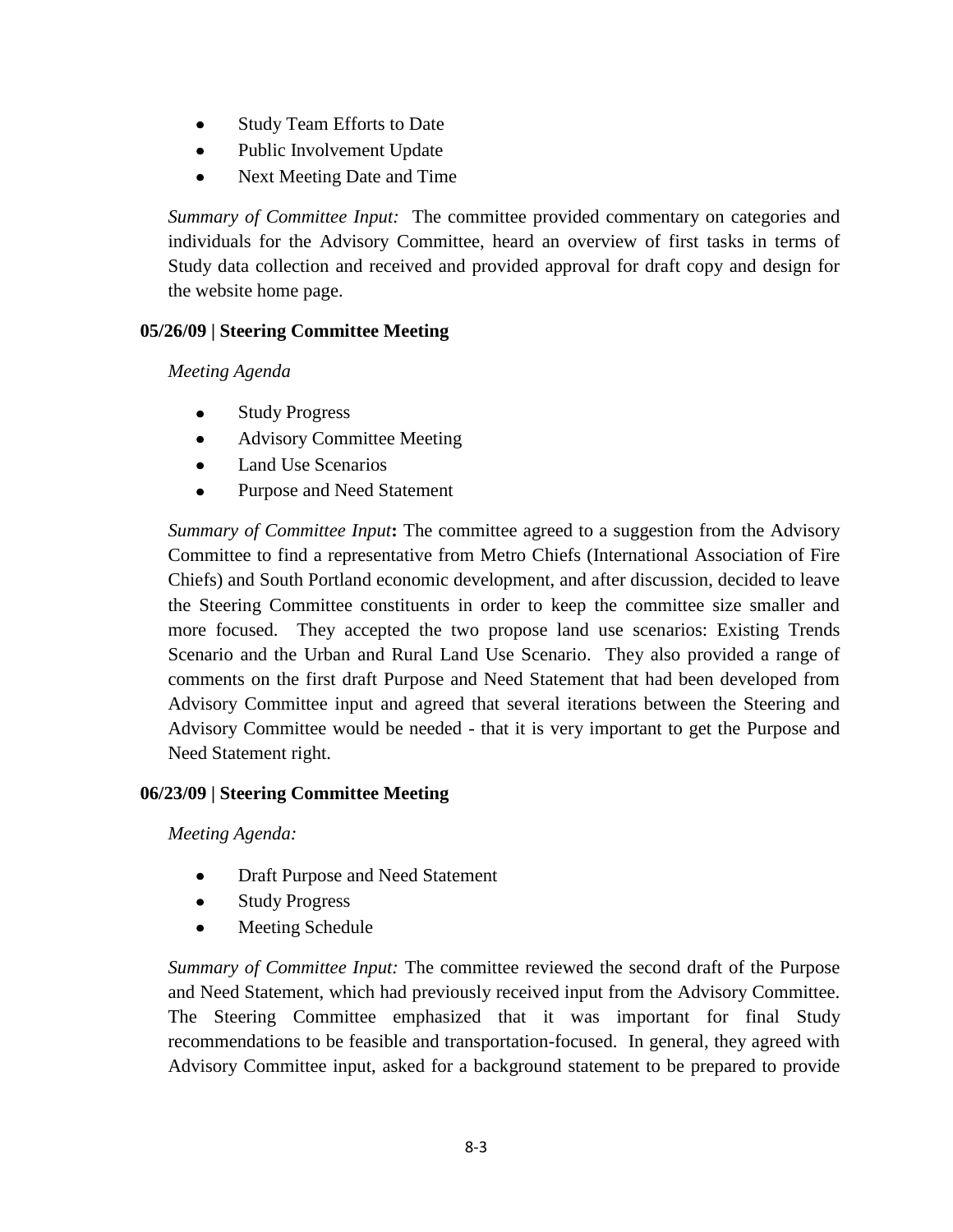context for the Purpose and Need Statement, and agreed that a revised draft should go to the Advisory Committee.

## **07/28/09 | Steering Committee Meeting**

## *Meeting Agenda*

- Draft Purpose and Need Statement  $\bullet$
- Land Use Scenarios: Evan Richert
- $\bullet$ Study Progress
- Next Steps  $\bullet$

*Summary of Committee Input:* The committee agreed to a more streamlined format for the Purpose and Need Statement and made various minor comments to be reviewed one more time by the Advisory Committee and then on to the public. They participated in an in-depth discussion of the two land use scenarios and STPA with Evan Richert, and recommended that the term "urbanization" not be used to describe the second scenario.

# **08/25/09 | Steering Committee Meeting**

# *Meeting Agenda*

- Economic Development Opportunities: Charlie Colgan  $\bullet$
- $\bullet$ Purpose and Need Statement
- Land Use Mapping  $\bullet$

*Summary of Committee Input:* The committee asked pertinent questions regarding the economic development forecast in regards to their own communities and the Study Area as a whole, asking if Transit Oriented Development would be feasible and what effect changes in energy prices could potentially have. They accepted the revised draft of the Purpose and Need Statement and took land use maps back to their towns for comment.

# **09/29/09 | Steering Committee Meeting**

# *Meeting Agenda*

- $\bullet$ Advisory Committee Update
- $\bullet$ Upcoming Meeting Report: Public Meeting/Land Use Planning
- Baseline Conditions Report

*Summary of Committee Input:* The committee discussed the need for the Purpose and Need Statement to include the term "affordable" or "fiscally responsible" as the committee wants a solution to be able to be implemented. There was also discussion of energy prices and should it be part of the Study purpose. In the end, the Purpose and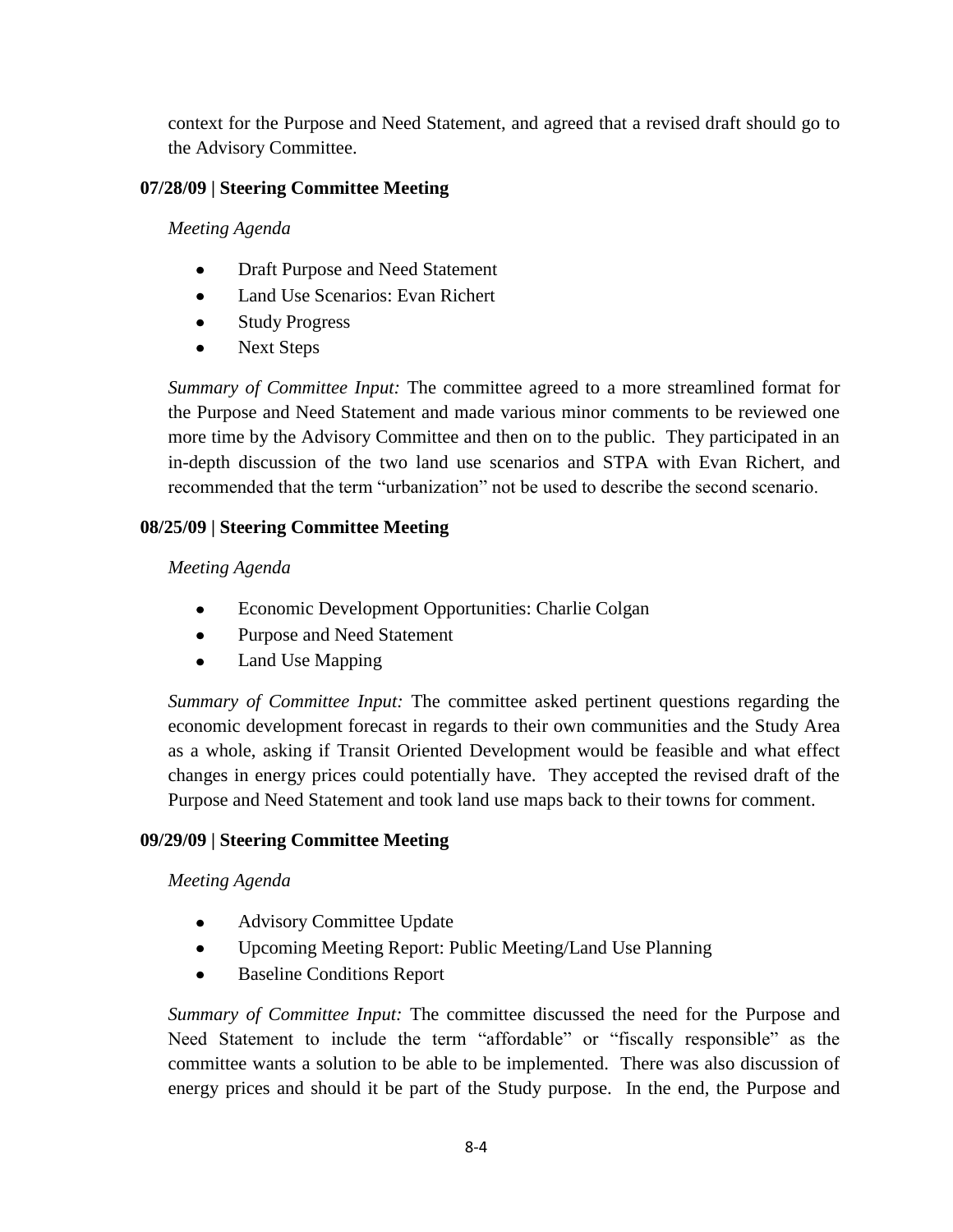Need Statement was accepted and voted as final as it was presented at the meeting. In discussion of the first Land Use meeting, it was agreed to invite municipal planners and interested Advisory Committee members. Steering Committee members would also attend. The committee also asked that the baseline conditions data be available to the towns.

## **11/24/09 | Steering Committee Meeting**

*Meeting Agenda*

- $\bullet$ Population Projections by Municipality
- Proposed Range of Land Use Scenarios  $\bullet$
- Transportation Strategies  $\bullet$

*Summary of Committee Input:* The committee increased their understanding of the population projections as they relate to jobs in each community and agreed to help refine TAZs. They evaluated the four potential land use scenarios that came out of the land use workshop meeting and overall felt that the hybrid, Urban and Rural, was most doable. They commented on the particular problem locations for transportation, and discussed how a ring road might make more sense than a linear connection.

#### **01/06/10 | Steering Committee Meeting**

*Meeting Agenda*

- Overview of  $2^{nd}$  Land Use Workshop  $\bullet$
- Results of 2035 Low Density/Trends Analysis  $\bullet$
- $\bullet$ Transportation Strategies Brainstorming
- 2010 Steering Committee Meeting Schedule  $\bullet$

*Summary of Committee Input:* The committee expressed interest and surprise at the level of worsening conditions in the Study Area in the Low Density/Trends Analysis. They made adjustments to MOEs in terms of how they were communicated in terms of new jobs and new homes, adjusting how this was communicated to be more neutral, as many communities do not want more residential growth. They asked to add an open space MOE and discussed how final recommendations could include more than one solution and that smart growth solutions should be included. Under Transportation Strategies, they agreed on the importance of including transit, and indicated an interest in a limited access ring road. Finally, they recommended that the committee hold off on defining transportation strategies until the land use recommendations are final, as long as it does not hold up the Study in terms of completion.

#### **03/11/10 | Steering Committee Meeting**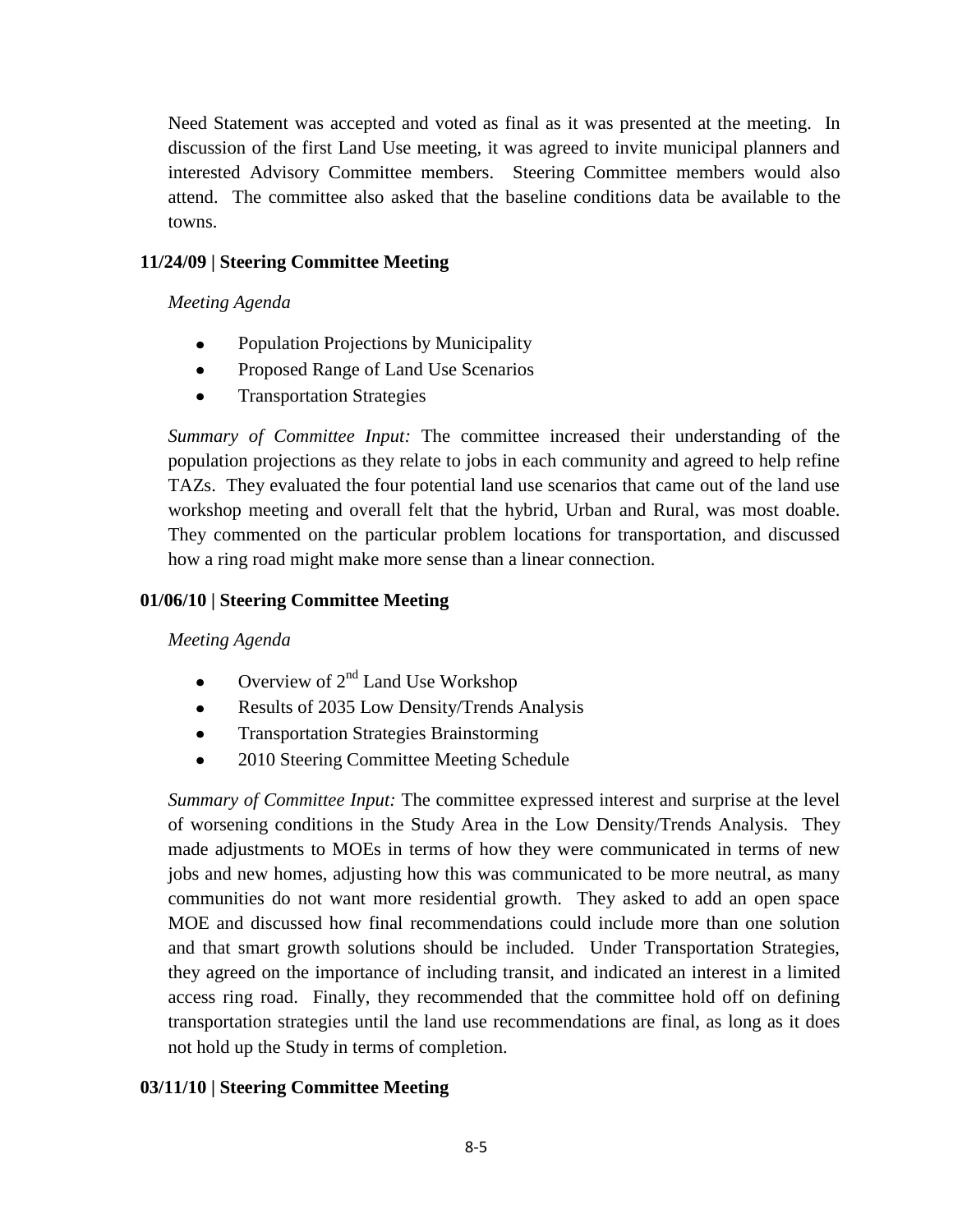#### *Meeting Agenda*

- Updated MOEs  $\bullet$
- $\bullet$ Urban and Rural Findings
- $\bullet$ Updates/Study Schedule

*Summary of Committee Input*: The committee again discussed the relative benefits of including fuel price change in the MOEs, as well as the need to make sure the relationship between the MOEs and the Purpose and Need Statement is clear. The committee provided positive feedback on the Urban and Rural findings, saying that they are heading in the right direction and outcomes look good. They also provided direction on how to make the Urban and Rural Land Use Scenario clearer for the presentation to the Advisory Committee and other audiences.

## **04/22/10 | Steering Committee Meeting**

## *Meeting Agenda*

- Transit Workshop  $\bullet$
- $\bullet$ Energy Prices
- $\bullet$ Meeting Updates

*Summary of Committee Input:* The committee discussed the results of the transit workshop and recommended that the two proposals developed by workshop participants be combined and sent out for review via email; they did not think another meeting was needed if the proposal were combined as discussed by this committee (most of whom attended the workshop). In the discussion on including some analysis of change in energy prices, the committee was split as to whether this would be a benefit; many people ask about it but there are no firm numbers for future prices on which to base a meaningful projection. The decision was made to ask the Study Team to look at a sensitivity analysis and come back to the committee with a recommendation. Finally, a discussion on the outer communities' level of participation determined that follow up meetings with at least some of the communities would be a good idea.

# **05/27/10 | Steering Committee Meeting**

- Preliminary Transit Modeling results  $\bullet$
- $\bullet$ Fuel price scenario discussion
- Standish meeting report/Committee membership discussion
- Road improvements: Process discussion $\bullet$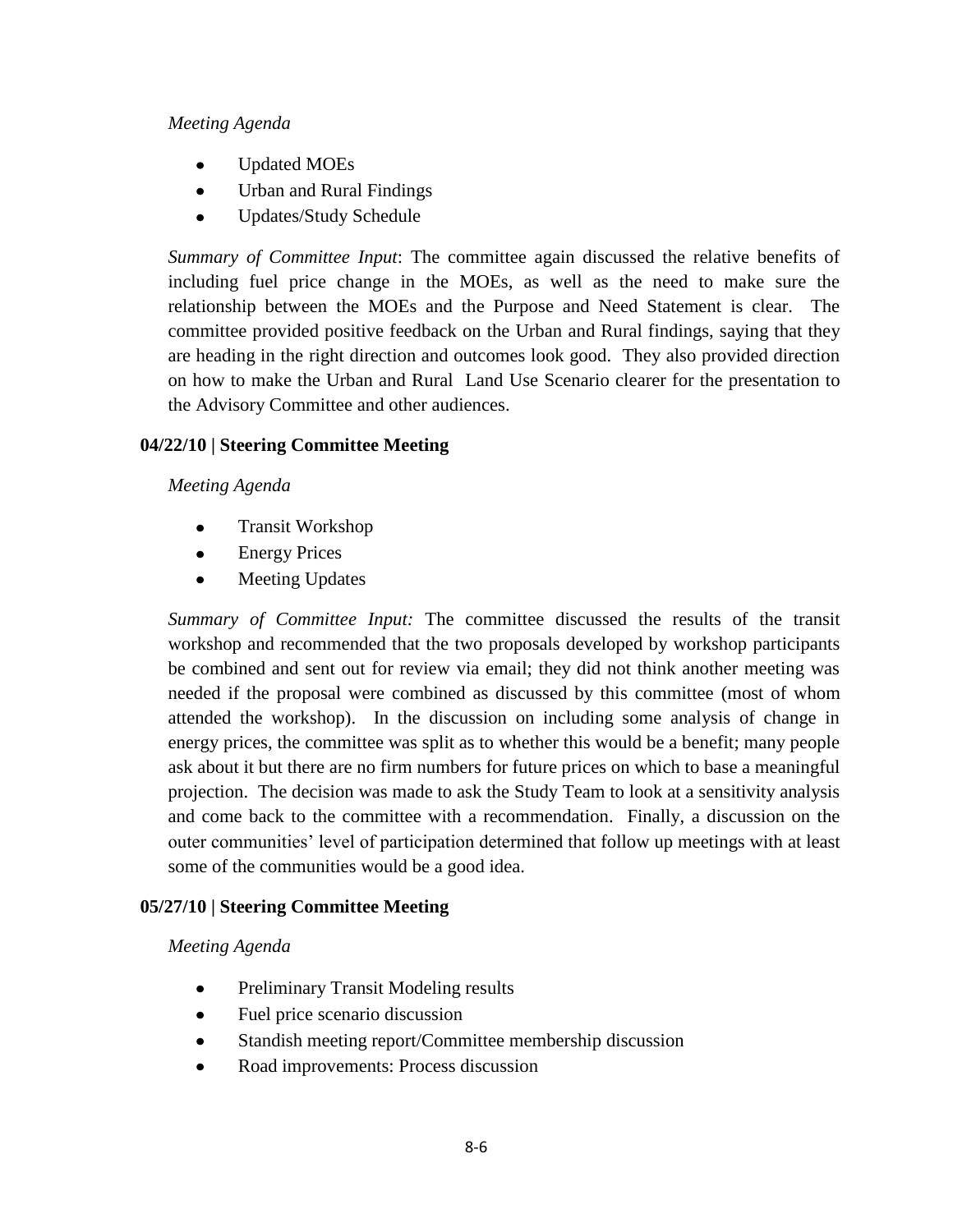*Summary of Committee Input*: The committee discussed the transit results, including how the final recommendations might play out, whether a cost benefit analysis would be done, and the potential effectiveness of the network. They heard the decision that MTA and MaineDOT did not want to do a fuel sensitivity analysis as there are no firm numbers available on which to base an analysis, and that the recommendations would help reduce transportation prices in a rising fuel scenario. The committee accepted the decision but noted that this is a perception issue and it would continue to come up from the public.

#### **06/08/10 | Steering Committee Meeting**

#### *Meeting Agenda*

- Full Transit Modeling Results: Kevin Hooper
- $\bullet$ Next Steps

*Summary of Committee Input:* The committee heard Kevin Hooper give a complete and detailed presentation on the enhanced Transit Model results. Discussion regarding the details of the results ensued, with much commentary on how land use and transit would perform separately and how the two components work together. There was discussion about the potential desirability of evaluating road improvements without land use and transit, the outcome being that this is not a scenario in which MTA and MaineDOT can invest per STPA.

#### **06/24/10 | Steering Committee Meeting**

#### *Meeting Agenda*

- Developer/Other Meeting Update  $\bullet$
- Road Improvement Discussion  $\bullet$

*Summary of Committee Input:* The committee discussed the various locations that still require some level of road improvement after land use and transit are implemented and the various types of improvements that are possible. The recommendation was to look at expanding existing capacity in these locations and also to look at a potential east-west new capacity road and a north-south ring road that would also alleviate east-west travel congestion.

#### **09/08/10 | Steering Committee Meeting**

- $\bullet$ Roadway Scenario Findings
- Land Use Recommendations
- Upcoming Municipal Official Meeting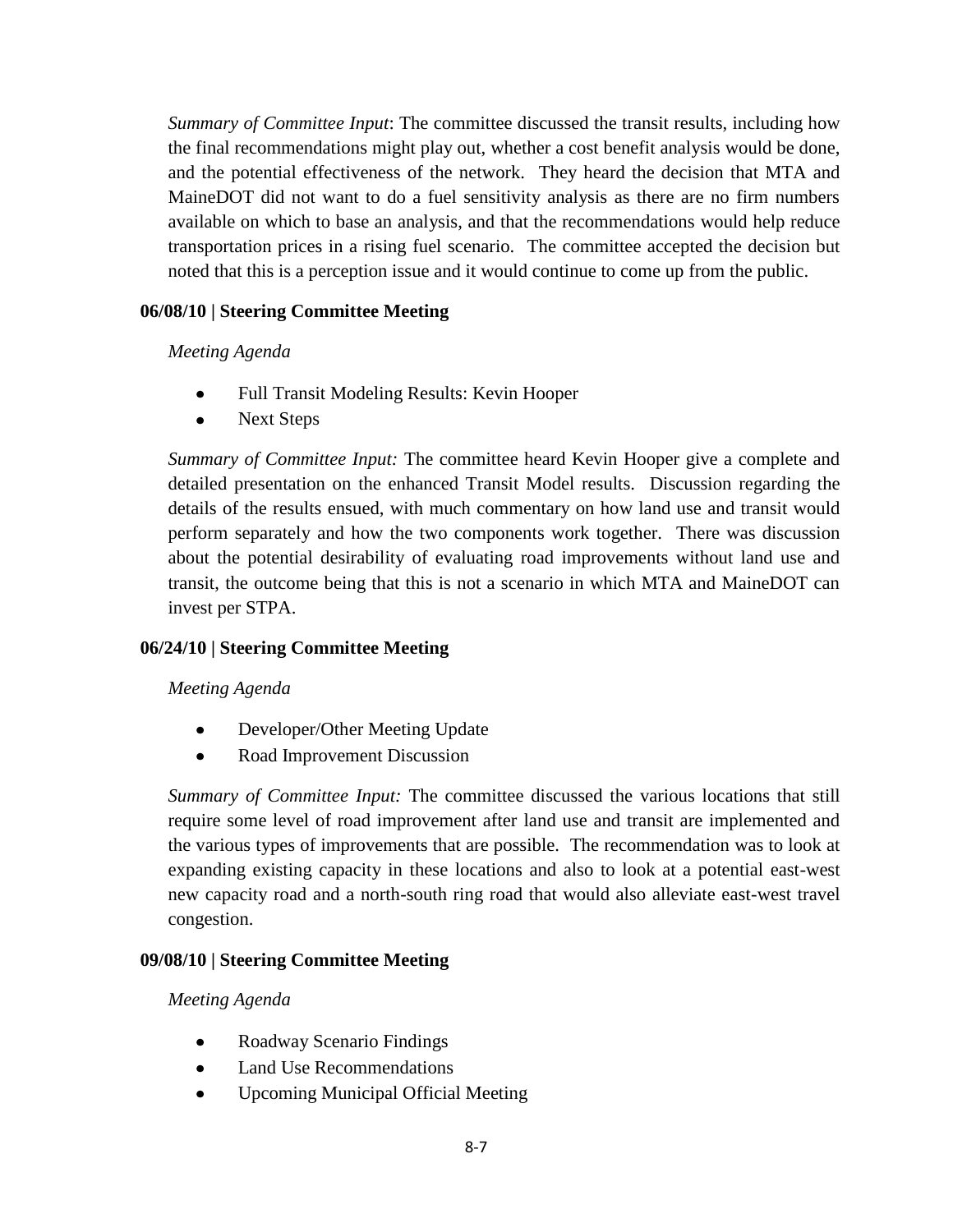*Summary of Committee Input*: The committee heard a detailed presentation regarding the two road improvement scenarios and provided comments on how to clarify the presentation. Since both of the scenarios provided similar traffic benefits, there was discussion as to the pros and cons of each. There was commentary that the lack of a previously approved Northern Bypass of Gorham could be an issue with the public. There was commentary about the cost factor being critical, and that the public would want to know all the details about both scenarios. The committee also talked about the best way to present Study recommendations to municipal officials.

#### **09/30/10 | Steering Committee Meeting**

*Meeting Agenda*

- Advisory Committee Meeting Update
- $\bullet$ Upcoming Municipal Meeting
- $\bullet$ Land Use Recommendations/Next Steps

*Summary of Committee Input:* The committee discussed the proposed process for implementing Study recommendations, including land use, transit and road improvement, and the challenges that would be faced by tying all these together. As part of this, the committee provided detailed comments and suggestions on the prepared presentation for the upcoming four core town municipal presentation with an eye towards increasing clarity and brevity.

# **10/28/10 | Steering Committee Meeting**

*Meeting Agenda*

- Meeting Overview: Municipal and First Public Meeting
- Discussion of Proposed Next Steps/Timing:  $\bullet$ 
	- o Interim Public Outreach/Memorandum of Understanding (MOU) Development
	- o Phase II Study and Participants
	- o Draft Sample MOU Discussion
- Roadway Improvement/Transit Costs and Impacts

*Summary of Committee Input*: The committee heard an update on the first public meeting and deliberated at length on the draft MOU. They suggested language changes that would both make the document clearer and more acceptable to municipalities, as well as provided their thoughts on the timing and process of moving into Phase 2. Their thought was that the interim public outreach idea was good, but that they wanted to move into Phase 2 as quickly as possible.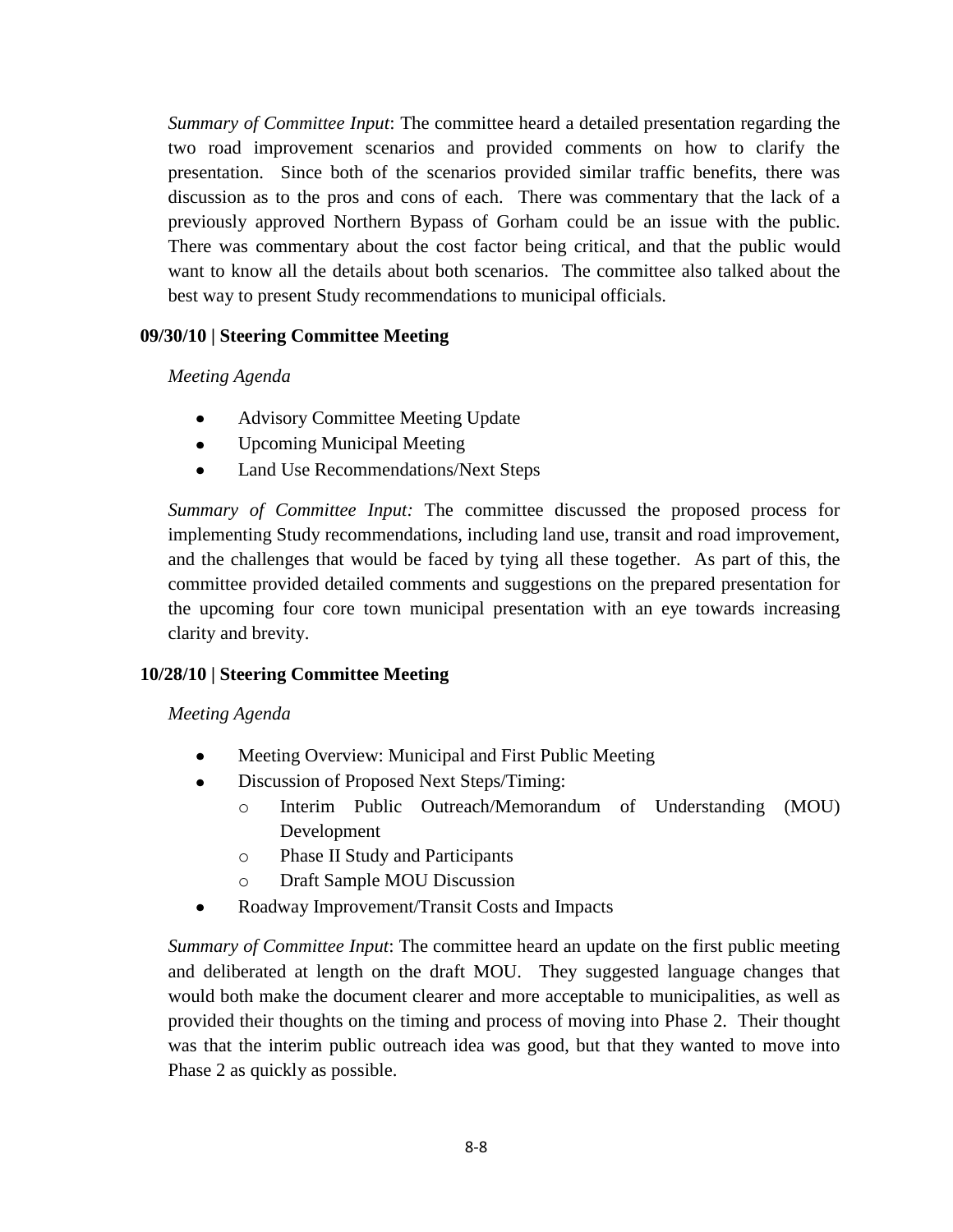## **12/16/10 & 12/21/10 | Steering Committee Meetings**

#### *Meeting Agenda*

Review revised version of MOU

*Summary of Committee Input*: Besides the four core communities, Portland would need to be an integral part on the next phase because they are the major origin and destination of most of the east west trips in this corridor. Portland would be an equal partner in the agreement rather than being construed as the major player in the next phase because they are the largest community. Portland understands that this has to be a collaborative process. Suggest moving up MOU signature implementation date from 10/1/2011 to 6/1/2011. Workshops and council meetings would need to be scheduled with each community for obtaining MOU signature approvals. MOU implementation would be dependent more on funding availability rather than local approvals. Suggest replacing "monitoring" with "assistance" in the MOU. Westbrook suggested the deletion of task 10 – Upgrading the Mountain Division Rail Line for freight rail from the Phase II tasks. There were concerns regarding the length of time to undertake and complete the NEPA process for identifying a preferred roadway alternative in the next Study phase. Land use agreements are a Phase II outcome. Agreement the MOU should be more clearly worded. The MOU should clearly articulate everyone's roles and responsibilities. The MOU would also need to be reviewed by each party's legal staff.

# **01/27/11 | Steering Committee Meeting**

#### *Meeting Agenda*

- Update on new MaineDOT Commissioner and January Meeting with Bruce Van  $\bullet$ Note
- Discussion of timing change of Draft Report/MOU release from Municipalities' perspective
- Proposed Interim Outreach Activities
- Review of Revised Phase II Tasks  $\bullet$
- Upcoming Meetings
- **Other**

*Summary of Committee Input*: The committee heard from Gerry Audibert on the meeting with now Commissioner Dave Burnhart and Deputy Commissioner Bruce Van Note in January to review and findings and recommendations of the Gorham Study. MaineDOT, while in support of the recommendations, asked the MTA to hold off on issuing the Draft Report until the new Commissioner is confirmed and they can formally agree to the recommendations. MTA indicated that they would provide funding for the Interim Outreach if needed to keep process moving. It was determined that the Draft Final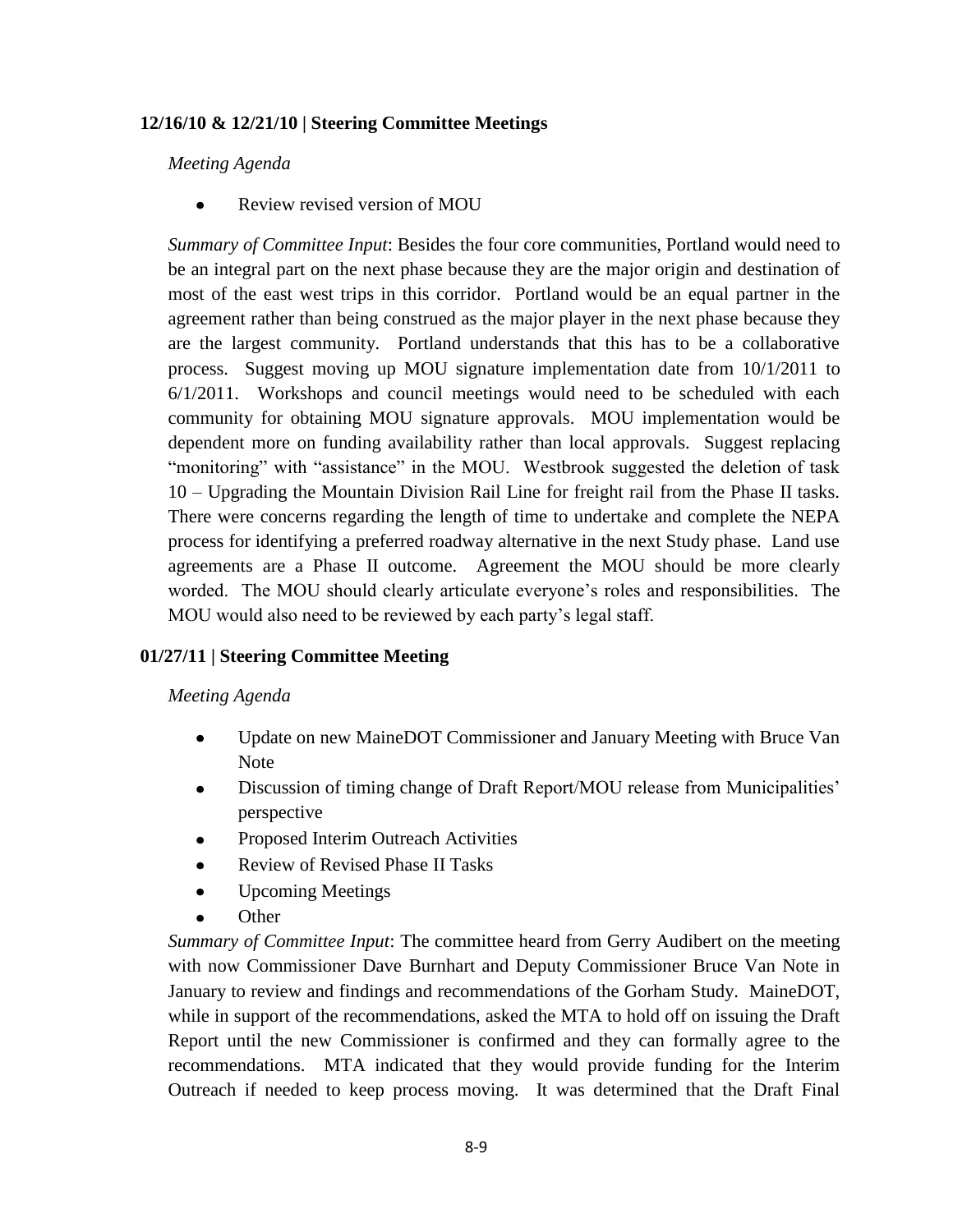Report would likely be issued by March  $1<sup>st</sup>$  and that the final Public Meeting for Gorham Phase I would be mid-March. Westbrook and Gorham indicated a desire to get the executive summary of the Report prior to March  $1<sup>st</sup>$  so as to share with their respective communities. Everyone thought that even with the delay in issuing the Report, that a target of June  $1<sup>st</sup>$  to have the core communities sign the MOU was still achievable.

Next, the committee discussed interim outreach activities. There were potential for presentations to South Portland and Westbrook to assist in delivering the Study recommendations and findings. MTA and MaineDOT staff is also working with GPCOG on the HUD study to maintain consistency between the two processes. Other meetings would be scheduled with Portland, Standish, Hollis, and Buxton once the Draft Report is issued. Finally, the committee reviewed the revised Phase II tasks and schedule. All changes were found to be acceptable.

#### **8.2.2 Summary of Advisory Committee Meetings**

## **04/30/09 | Advisory Committee Meeting**

#### *Meeting Agenda*

- Committee Member Introductions  $\bullet$
- Introduction of Study Background, Purpose and Goals
- Introduction of PACTS' Destination Tomorrow Land Use Policy  $\bullet$
- Break Out Session: Identify Largest Concerns Along the Study Corridor  $\bullet$
- Overview of Study Process
- $\bullet$ Next Steps

*Summary of Committee Input:* In breakout groups, the committee members provided their concerns for the corridor. Input included concerns about the lack of efficient transportation west of Portland, lack of transit including rail service, over reliance on roads for freight movement, traffic congestion on Routes 22, 25, 114 and sprawl due to inexpensive land to the west. There was concern as to why Portland and the communities west of Gorham were not represented on the Steering Committee, with the response that this concern would be brought to the Steering Committee for consideration. There was a request to consider qualitative data as well as quantitative data in analyzing strategies.

#### **06/18/09 | Advisory Committee Meeting**

- Introduction of New Members of Committee
- Introduction of Primary and Secondary Study Area  $\bullet$
- Break Out Session: Review Draft Purpose and Need Statement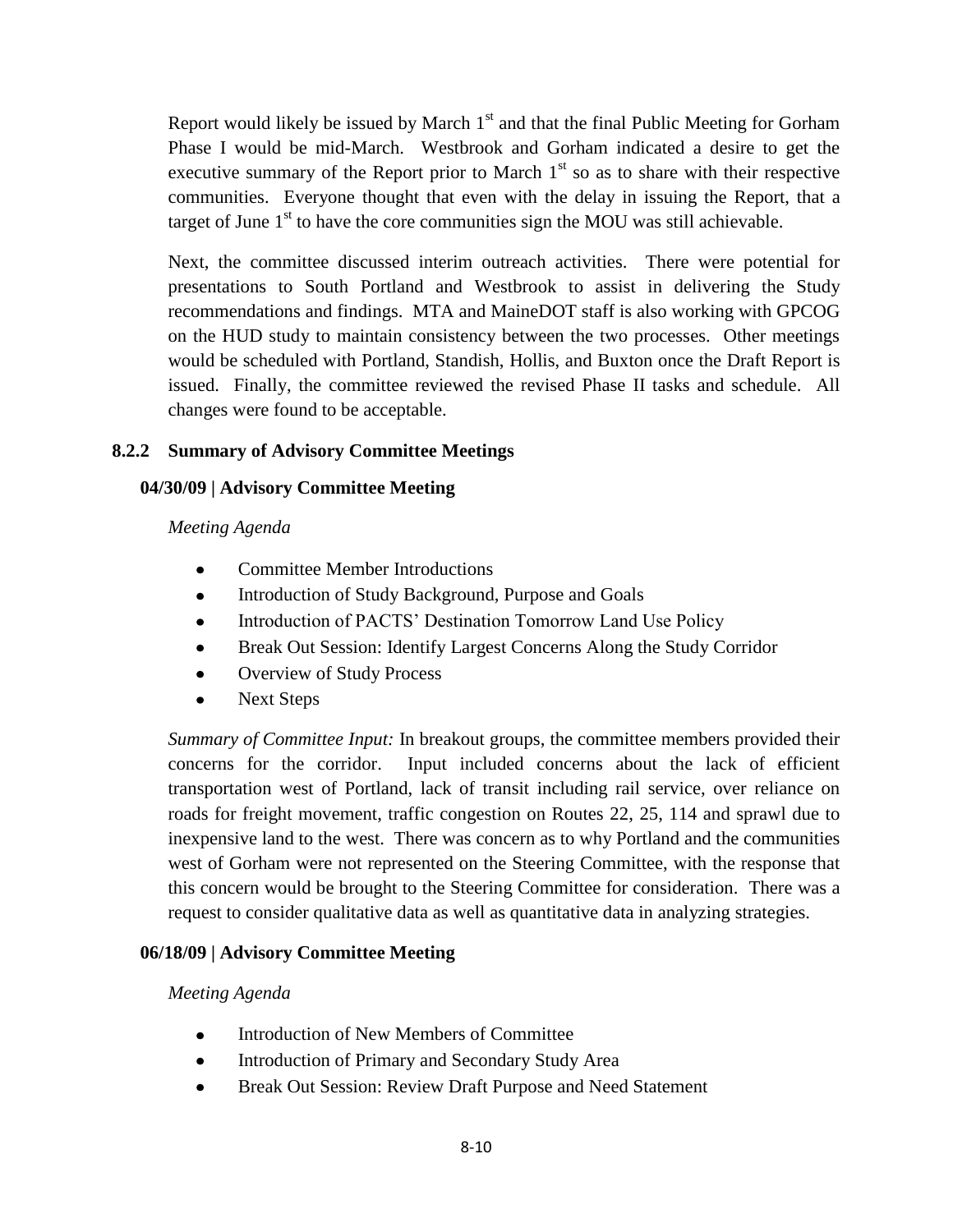- Update on Traffic Analysis  $\bullet$
- Update on Land Use Analysis  $\bullet$
- Next Steps

*Summary of Committee Input:* The committee members provided input on the Purpose and Need Statement. Input included adding "identifying economic opportunities", adding energy and carbon emission reduction-related strategies, adding "conserve natural wildlife", specifying the need for multi-modal connections, adding "compact, walkable, transit-supportive" communities and the need for more hubs, adding the stipulation that lack of efficient travel times affects quality of life, and adding "lack of truck routes". There was a question as to how land use analysis would coincide with smart growth concepts.

## **09/22/09 | Advisory Committee Meeting**

#### *Meeting Agenda*

- Welcome and Introductions
- $\bullet$ Economic Outlook
- Land Use Approach
- Baseline Conditions and Analysis  $\bullet$
- Purpose and Need Statement Update
- Public Informational Meeting Update
- Upcoming Meetings  $\bullet$

*Summary of Committee Input:* The committee voiced the importance of including the growth of the senior citizen demographic in the projected growth analysis. There was concern about the void in mapping of Portland and that this is a major hub and destination for employment and residences. There was concern over the perceived exclusion of Portland in the land use and transportation modeling. There was concern over the issue of home and land pricing being a large variable in where people live and determining land use. There was concern that the Study is too strongly focused on the future and not on current road problems. There was mention of the importance of not measuring analysis by existing road subsidies and the need to think outside of the box when the time comes to consider strategies.

# **01/14/10 | Advisory Committee Meeting**

- Study Overview: What we've accomplished since September  $\bullet$
- Measures of Effectiveness  $\bullet$
- Results of 2035 Low Density Analysis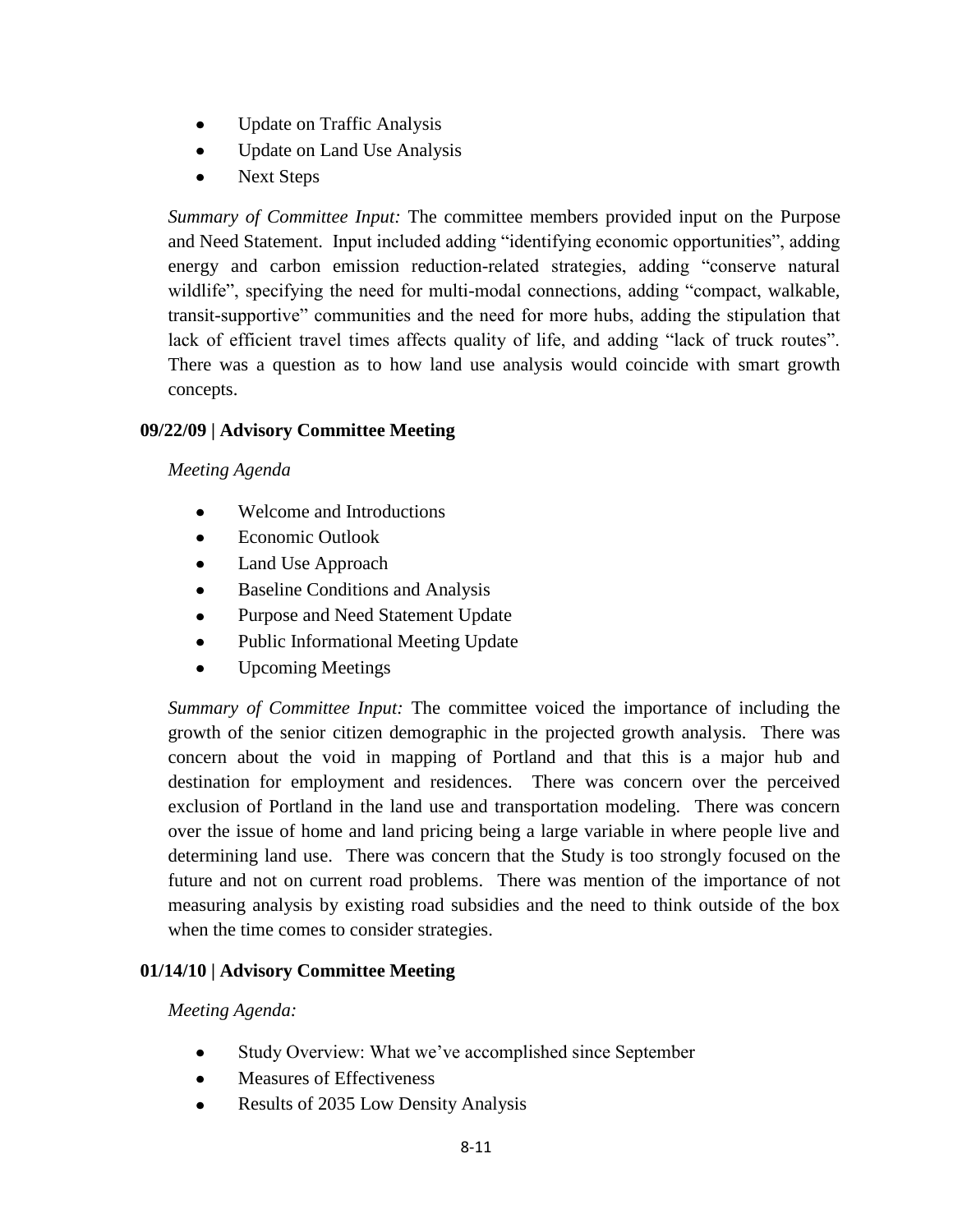- Recommended *Alternative* Pattern of Development  $\bullet$
- Next Steps  $\bullet$

*Summary of Committee Input:* There was a request to look into including how to measure the use of all forms of energy as an MOE for the Study and to include an MOE that measures successful use of transit, such as number of people within a half mile of transit. There was concern over how the term "walkabilty" as it seems to be generally misunderstood. There was concern over the lack of pedestrian infrastructure and funding sources. There was a request to map activity centers. There was concern as to whether the growth numbers allocated to towns would be disconcerting to the municipalities. It was mentioned that Portland would welcome residential growth.

## **03/16/10 | Advisory Committee Meeting**

*Agenda:*

- Welcome and Introductions
- Urban and Rural Results
- Review of Updated MOE's
- Study Schedule  $\bullet$
- March 25 Public Meeting Agenda  $\bullet$
- Next Steps

*Summary of Committee Input:* There was concern that Urban and Rural Land Use scenario is unrealistic for some western towns. It was mentioned that these numbers are what Portland would like to see and that capturing growth is vital to supporting development projects. There was agreement from core towns that this was realistic and skepticism from the western municipalities. There was agreement that increased gas prices would only serve to support the Urban and Rural Scenario. There was concern over how difficult it is to get people to live in multi-family homes. There was concern over the Study's perceived lack of focus on trains as the primary transportation within the region. This point was countered by mention of the fact that most Americans prefer independent transportation and that rail takes a lot of time and effort, though there was extensive support for transit. There was agreement that the Urban and Rural plan is balanced: incremental but progressive. A comment was made about the prospect of developing North Westbrook and that sewer and water are hugely important, as is transit service to that area. There was a comment voicing the desire to make sure transit service extends to the peninsula in Portland.

#### **05/06/10 | Advisory Committee Meeting**

*Agenda:*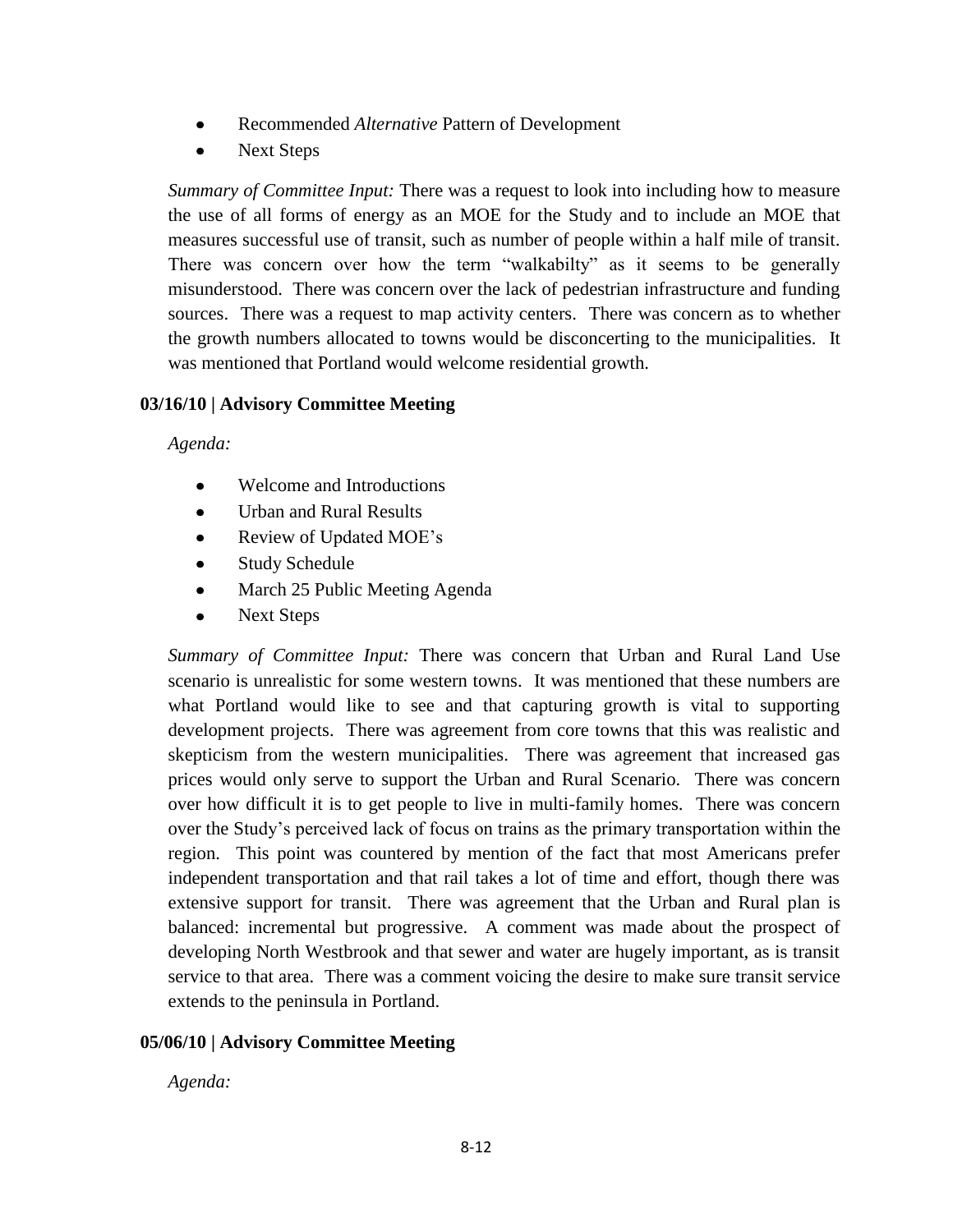- Introduction
- Overview of Development of the Revised Transit Scenario
- Presentation of Revised Transit Scenario
- Committee Input on Revised Transit Scenario
- Next Steps

*Summary of Committee Input:* There was concern that the Study was not following the legislative resolution to connect the western communities of York and Cumberland Counties to U.S. Route 1. The suggestion was made to consider a robust transit system during all times of the day and to make sure that the Study includes freight rail. Discussion continued to highlight the western communities desire to have transit that serves communities west of the Study Area. Concepts such as bus rapid transit and bus rights of way were discussed. The group agreed that for modeling purposes, the Mountain Division rail line and the existing rail line from Westbrook to Gorham should be modeled in order to judge potential ridership. Additionally the group agreed that the model should test for ridership as far out as Fryeburg.

## **06/09/10 | Advisory Committee Meeting**

*Agenda:*

- $\bullet$ Purpose of Transit Scenario Evaluation
- $\bullet$ Quick Summary
- What We Tested
- Base Assumptions and Methodology
- Key Results  $\bullet$
- Summary and Next Steps
- $\bullet$ Comments and Questions from Public

*Summary of Committee Input:* There was concern over rail headways assumed in the travel demand model and that based on current capacity, the assumptions were not realistic. There was also concern that the Study had not adequately looked at incentivizing transit service over single occupant vehicle use. A comment was made that there is a great opportunity to capture USM students traveling from Gorham to Portland campuses by transit. There was a request to see the percentage of drivers taken off of the road so there can be a greater understanding of the cost-effectiveness of transit recommendations. An emphasis on a regional cooperation and regional planning was mentioned as necessary in order to achieve some of the transit and land use goals of the Study. Some members shared a concern that improving the roadways would only deincentivize people from using transit.

# **09/23/10 | Advisory Committee Meeting**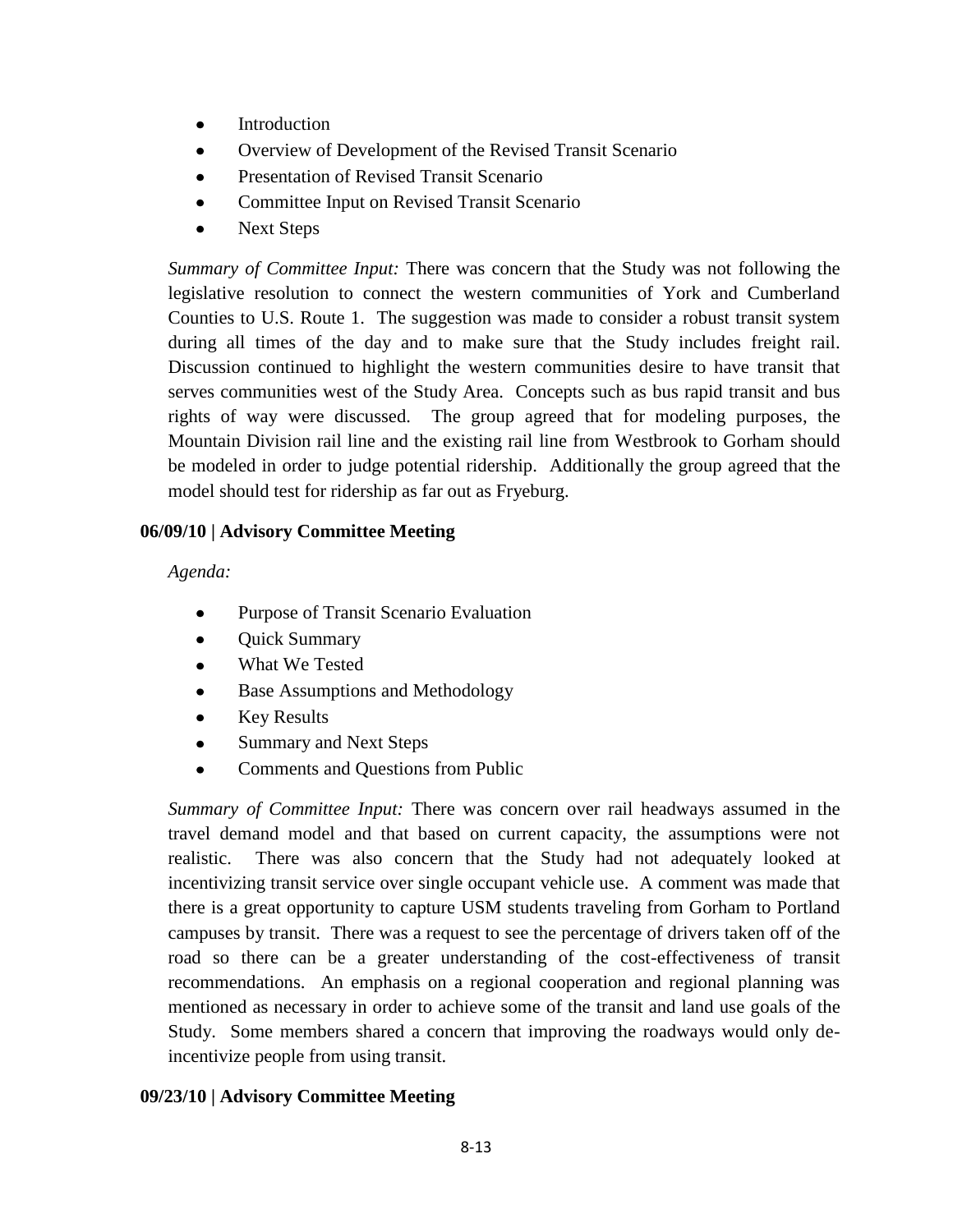#### *Agenda:*

- Welcome
- $\bullet$ Overview of How Roadway Improvement Scenarios Were Developed
- Presentation of Roadway Scenario 1 and 2 and Results  $\bullet$
- Overview of Land Use Recommendations  $\bullet$
- $\bullet$ Next Steps

*Summary of Committee Input:* Looking at the cost-effectiveness of each alternative was mentioned as being very important information needed to evaluate scenarios. The need to develop Freight Rail connections in order to ease the demand and maintenance costs on local roads was suggested. The group shared concern that major roadway capacity improvements would induce more sprawl. The comment that Road Improvement Scenario 2 may last longer in the long-term picture was mentioned, and an analysis to look at the scenarios beyond 25 years was suggested. It was suggested to look into whether either of the two scenarios would be more conducive to compact land use patterns than the other scenario. The suggestion to include disincentives for developing outside of growth cores was mentioned. There was a request to work more closely with the communities west of Gorham on land use recommendations, as regional planning is a major goal of the Study. There was great concern about making sure there was an entity to oversee land use regulations in the future in order to make sure that all municipalities continue to develop in a sustainable manner. There was also concern as to what entity would be legally allowed to take on this responsibility.

# **12/08/10 | Advisory Committee Meeting**

*Agenda:*

- Study Update
- GPCOG HUD Sustainability Grant
- Study Recommendations
	- o Balanced Approach
	- o Memorandum of Understanding (MOU)
	- o Interim Public Outreach
	- o Phase II Tasks
- Study Schedule  $\bullet$
- Next Steps

*Summary of Committee Input:* Timing on several of the Phase II Tasks needs to be reevaluated or adjusted. Comp plan adjustments for incorporating recommended land use initiatives should not be perceived as difficult. The term "growth area" could be confusing. The HUD Grant is using the term "communities of opportunity". The public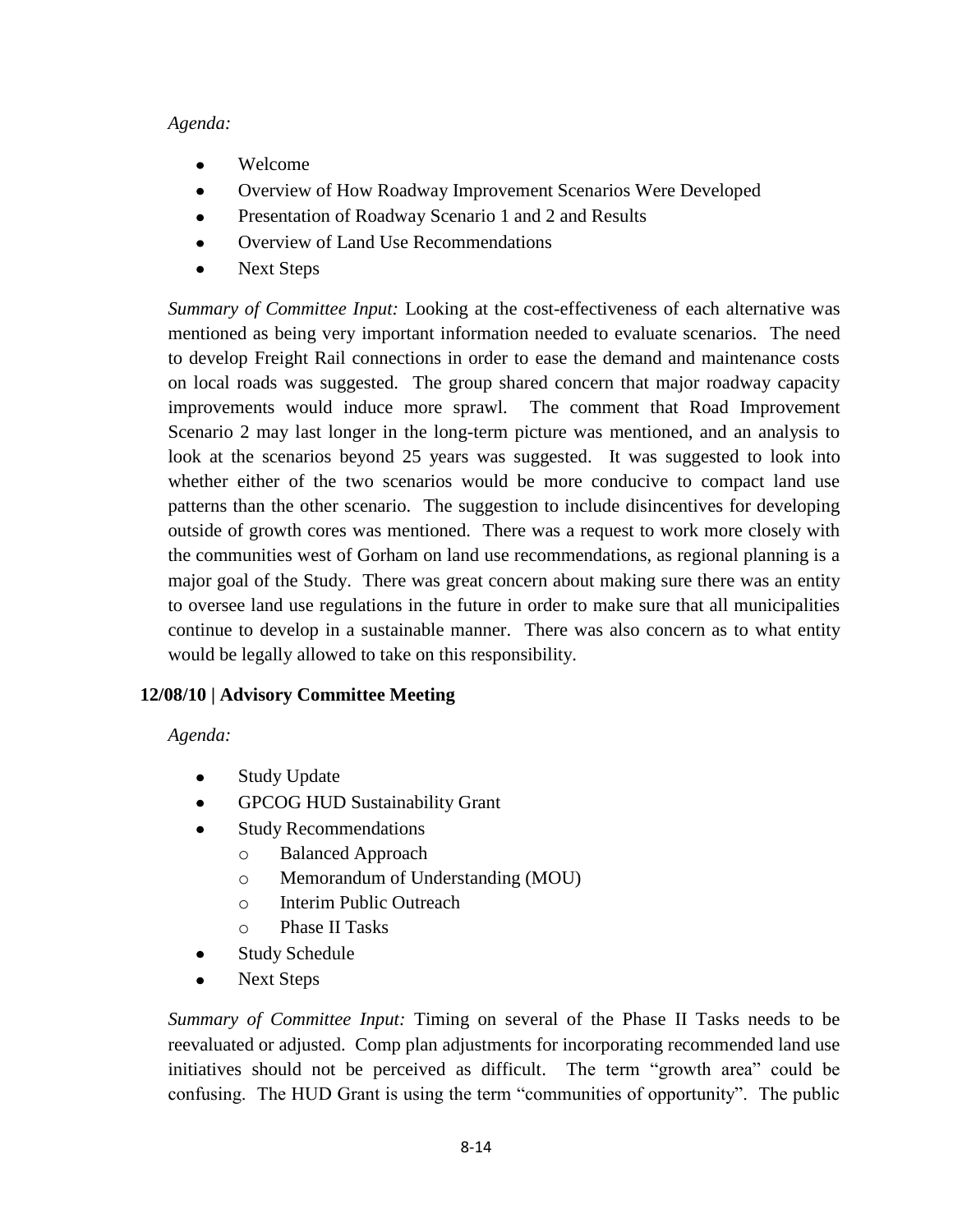outreach has to be strategically planned. Suggest not using the term "monitoring" in the Phase II tasks. May want to provide greater emphasis to the assistance part of the MOU. There was a concern that some of the rural communities may resist proposed changes being enacted by abutting communities. Concern that roadway work may go in advance of land use and that they need to remain connected. There is a need to get the land use piece done first. The report would include a draft land use piece that would be subject to negotiation and revision.

# **8.3 Summary of Public Meetings**

The following is a summary of all Public Meetings which took place as part of the Gorham East-West Corridor Feasibility Study. This summary includes meeting date, agenda and key input items.

# **10/08/09 | Public Meeting at the Gorham Municipal Center**

*Meeting Agenda*

- Study Purpose and Need  $\bullet$
- Economic Outlook for Study Area  $\bullet$
- $\bullet$ Land Use in Transportation Planning/Potential Scenarios
- $\bullet$ Study Data

*Summary of Public Input:* Public input was mixed, but in general there were comments about the traffic issues, the success of the Gorham Bypass, and the need for better transportation access. There were come comments on the loss of rural land and farms, and on the difficulties of getting towns to work together and on enforcing land use change*.* Most people were interested in a new road and were not expecting to hear about land use.

# **03/25/10 | Public Meeting at the Maine Turnpike Authority Office in Portland**

# *Meeting Agenda*

- $\bullet$ The Problem
- What are our choices?  $\bullet$
- $\bullet$ Possible Solutions
- $\bullet$ Next Steps

*Summary of Public Input*: Comments included the observation that current zoning in most towns encourages sprawl; that adding greenbelts would be good; that this is a great first step and is aggressive but realistic and politically plausible; that hopefully we could do more; the observation that this could help the region economically; small change is good; smaller lots and smaller houses create more affordable options; that there is need for less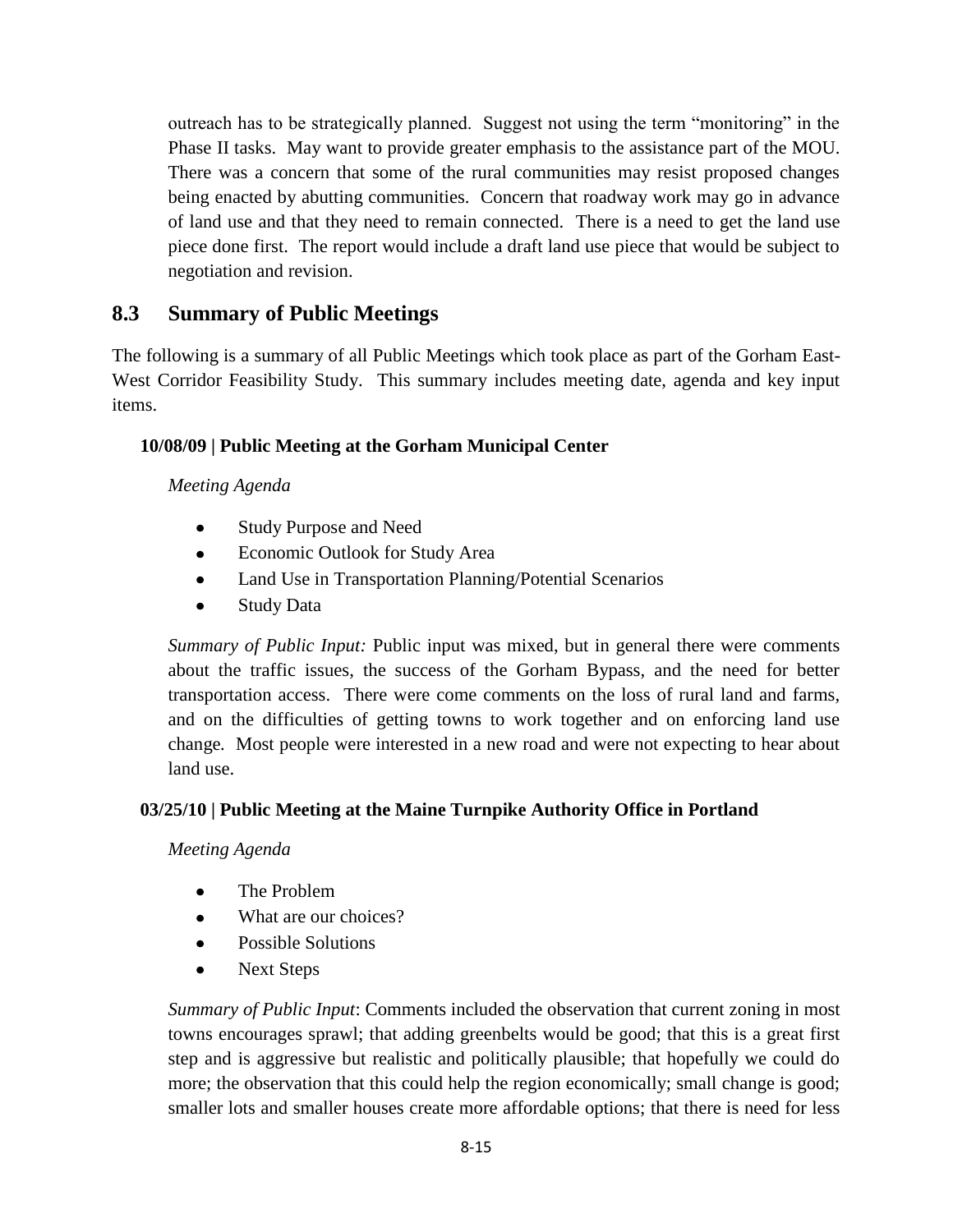expensive housing where the jobs are (Portland) so people don't have to commute from Auburn.

## **10/26/10 | Public Meeting at the Wyndham Hotel in South Portland**

*Meeting Agenda*

- The Problem  $\bullet$
- Transportation Sustainability
- $\bullet$ Study Findings
	- o Land Use
	- o Transit
	- o Roadway Improvements
- Study Recommendations  $\bullet$
- Next Steps

*Summary of Public Input*: Westbrook Main St. needs help, can't cross William Clark Drive; can't cross in downtown Gorham; need bike paths; need more rail and less roads, no rail expertise on committee, very automobile focused, rail is more cost effective and less polluting; rail is not viable in Maine, as not enough mass, should start with bikes and buses; lower cost houses would draw people and traffic would be worse; jobs are key, more important than open space; need bus shelters if you are going to have more buses; Gorham citizens and town council want a turnpike spur, can the turnpike tolls help support transit; light rail would be better than buses; we do not need a turnpike extension, we need to go back to rail and dense downtowns; six percent transit is not impressive, how can we have more; your growth projections do not match state planning office projections; need to know more about the two roadway improvement scenarios, when would that happen and how would decision be made?; why can't the region have one comprehensive plan; we need a short term plan for road fixes; we have been talking about the bottleneck at Route 22/114 for 30 years and it needs to be fixed; we need to get private enterprise to be part of this; I moved to Gorham for the rural experience and do not want more development there.

#### **11/03/10 | Public Meeting at the Gorham Municipal Center**

- The Problem
- Transportation Sustainability
- Study Findings  $\bullet$ 
	- o Land Use
	- o Transit
	- o Roadway Improvements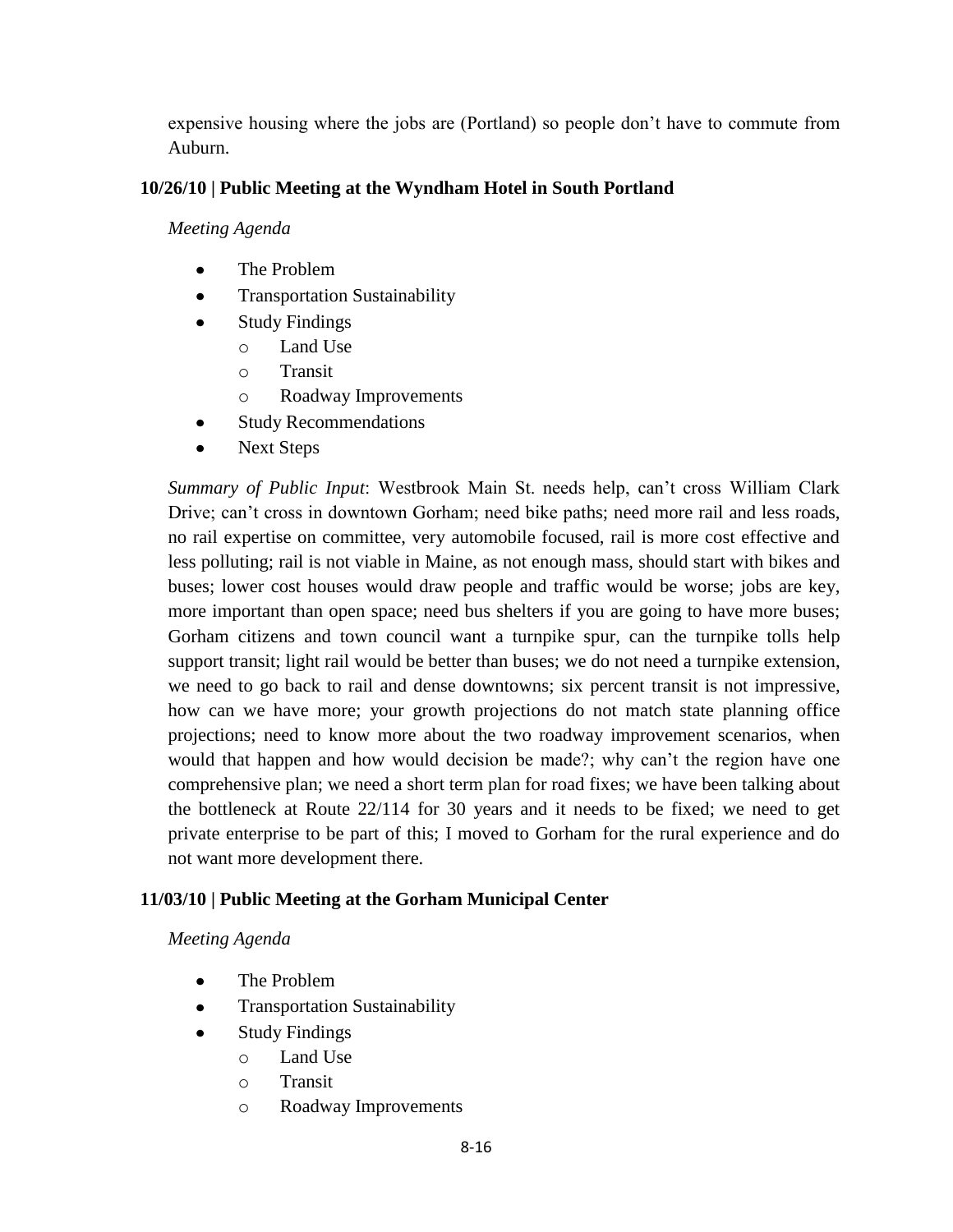- Study Recommendations  $\bullet$
- Next Steps  $\bullet$

*Summary of Public Input*: This makes sense but I do not want to live in a dense community – but I want to preserve rural character – what to do?; this kind of denser development is already occurring in Gorham so this is good; Land Trusts are in favor of this concept; I do not understand where funding for transit would come from; I love the idea of transit but think it would be a tough sell for most unless gas prices go way up; I am from England and would use transit if it was available; you should talk to large employer about the transit concept; how would people in Portland get from the train to their work; I see empty buses all the time, how could this work; what are the costs of these proposals?; we don't want to subsidize a transit system that no one is using; have you factored access management by towns into this; you should incorporate telecommuting into this equation and provide business incentives; several questions specific to the location and outcomes of the two road improvements; won't higher density create more traffic; who decides where growth areas would be; you only notice transportation if it's failing; how do you get these ideas to happen at the same time, we need a region-wide MOA; if transportation is improved, jobs would come to Gorham and we won't need to drive to Portland to work; if there is transit we won't need so much parking space – a big cost for businesses.

# **8.4 Summary of Other Meetings and Workshops**

The following is a summary of all Other Meetings and Workshops which took place as part of the Gorham East-West Corridor Feasibility Study. This summary includes meeting date, participants, agenda and key input items.

# **10/29/09 | Land Use Workshop 1 at HNTB Office in Westbrook**

*Participants:* Scarborough: Tom Hall, Sylvia Most, Jay Chace, Mike Wood, Dan Bacon; Westbrook: Eric Dudley, Molly Just; South Portland: Tex Haeuser, Maxie Beecher; Gorham: David Cole, Burleigh Loveitt, Mike Phinney, Deb Fossett, Sandra Mowery; Advisory Committee/Communities: Alex Jaegerman, Portland; Jim Libby, Buxton; Ben Severance, Hollis; Wayne Newbegin, Standish; Alton Benson, Standish; Advisory Committee/Misc.: Bruce Hyman, GrowSmart, David Knapp, Route 113 Corridor Committee; Rob Sanford, USM; Brooks Moore, Windham; Paul Neihoff, Steve Linnell, Rebeccah Shaftner-Touisignant, GPCOG/PACTS; Study Team - Evan Richert, Charlie Colgan, Paul Godfrey, Carol Morris, Ray Faucher, Conrad Welzel, Sara Devlin, Andrea D'Amato, Essek Petrie.

*Workshop Agenda:*

Introduction: Purpose and Objectives of Today's Workshop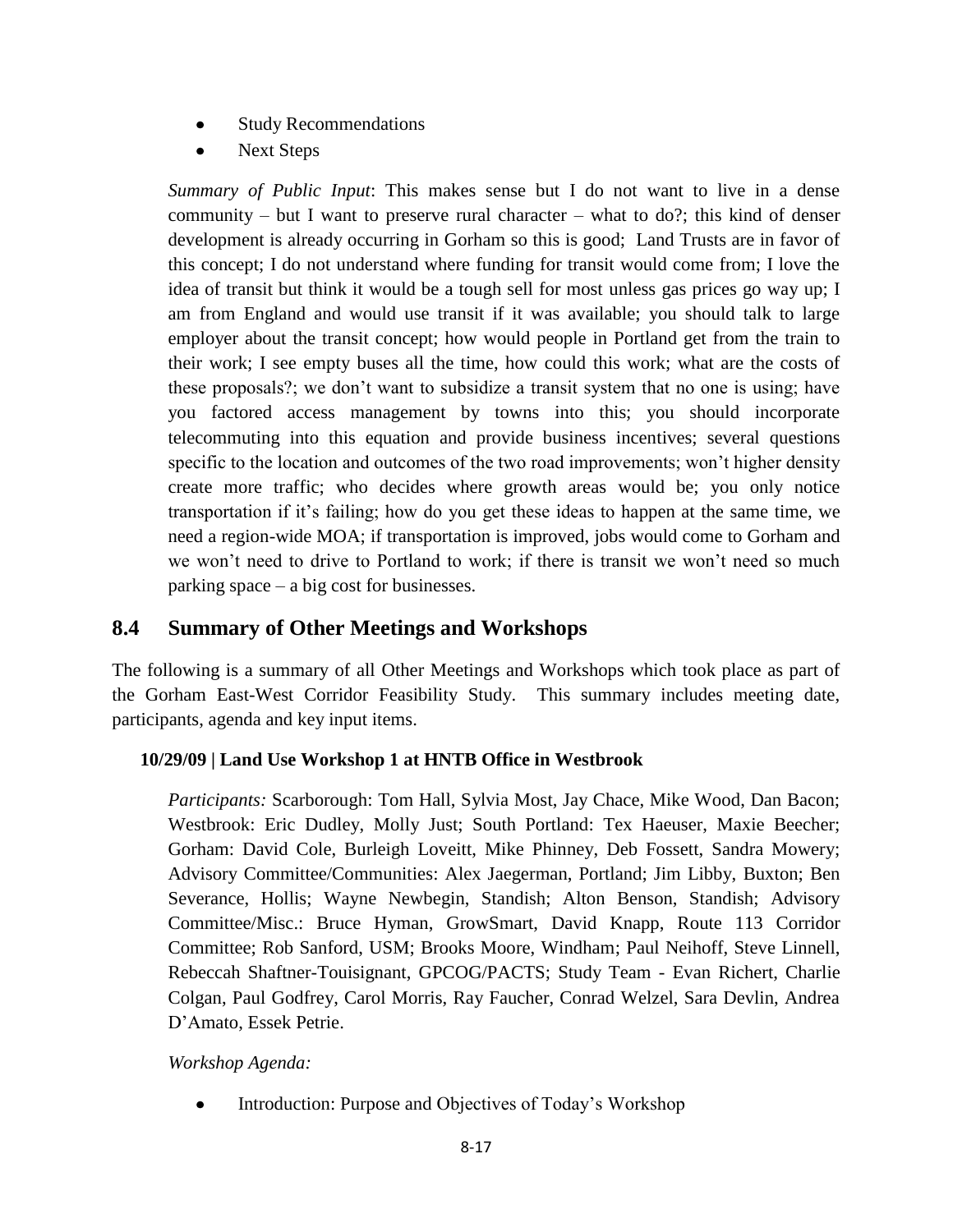- Orientation and Background  $\bullet$
- Possible Alternative Patterns ("Forms") of Growth  $\bullet$
- Introduction to Measures of Effectiveness

*Summary of Workshop Comments:* The group was presented with four possible alternate land use scenarios: Modified Low Density, Urban Preservation, Community-Centered Corridor and Transit Oriented Development. After much discussion, these were refined to Urban-to-Rural, Suburban Community-Centered Corridor, Sub-Regional Balance and Greenbelt Development. Modified Low Density was felt to not be sufficient change, Urban-to Rural is a minor variation of Urban Preservation, Community Centered Corridor is the same, Sub-Regional Balance made sure that housing and jobs are allocated regionally in a balanced manner to create a strong jobs-housing balance overall, and Greenbelt Development suggests placement of new development based on maximizing identified green and open space.

#### **01/07/10 | Land Use Workshop 2 at the USM Portland Campus**

*Participants:* Liz Hertz, State Planning Office; Sandra Mowery, Mike Phinney, David Cole, and Burleigh Loveitt, Gorham; Tom Coward, and Tex Haeuser, South Portland; Wayne Newbegin, Standish; James Libby, Buxton; Dan Bacon, Scarborough; Rob Sanford, USM; Alex Jaegerman, Portland; Molly Just, Westbrook; John Duncan. PACTS; Rebeccah Schaffner-Tousignant, and Steve Linnell, GPCOG; Bruce Hyman, GrowSmart, Bicycle Coalition, Portland Trails; Gerry Audibert, MaineDOT; Sara Devlin, and Conrad Welzel, Maine Turnpike Authority; Kevin Hooper, Hooper Associates; Charlie Colgan, Muskie School; Paul Godfrey, Essek Petrie, Andrea D'Amato, and Ray Faucher, HNTB; Evan Richert, AICP; Carol Morris, Morris Communications.

*Workshop Agenda*

- $\bullet$ Travel Demand Model: 2035 Low Density
- Review/Discuss Measures of Effectiveness  $\bullet$
- Review revised Patterns of Development  $\bullet$
- $\bullet$ Discussion: Testing an Alternative Pattern

*Summary of Workshop Comments*: The group's charge was to decide on a single alternative pattern to test against the Low Density Pattern. Discussions centered on the needs of each community, whether the decision should be based on idealism or what works politically and general support for bike/pedestrian access. Essentially, all participants agreed that the denser communities – Portland, Westbrook, and South Portland - wanted more residential growth and the suburban and outer communities want less. There was also strong support for regional planning and the possibilities it opens up. With this, the consensus was to test Urban and Rural Land Use Scenario.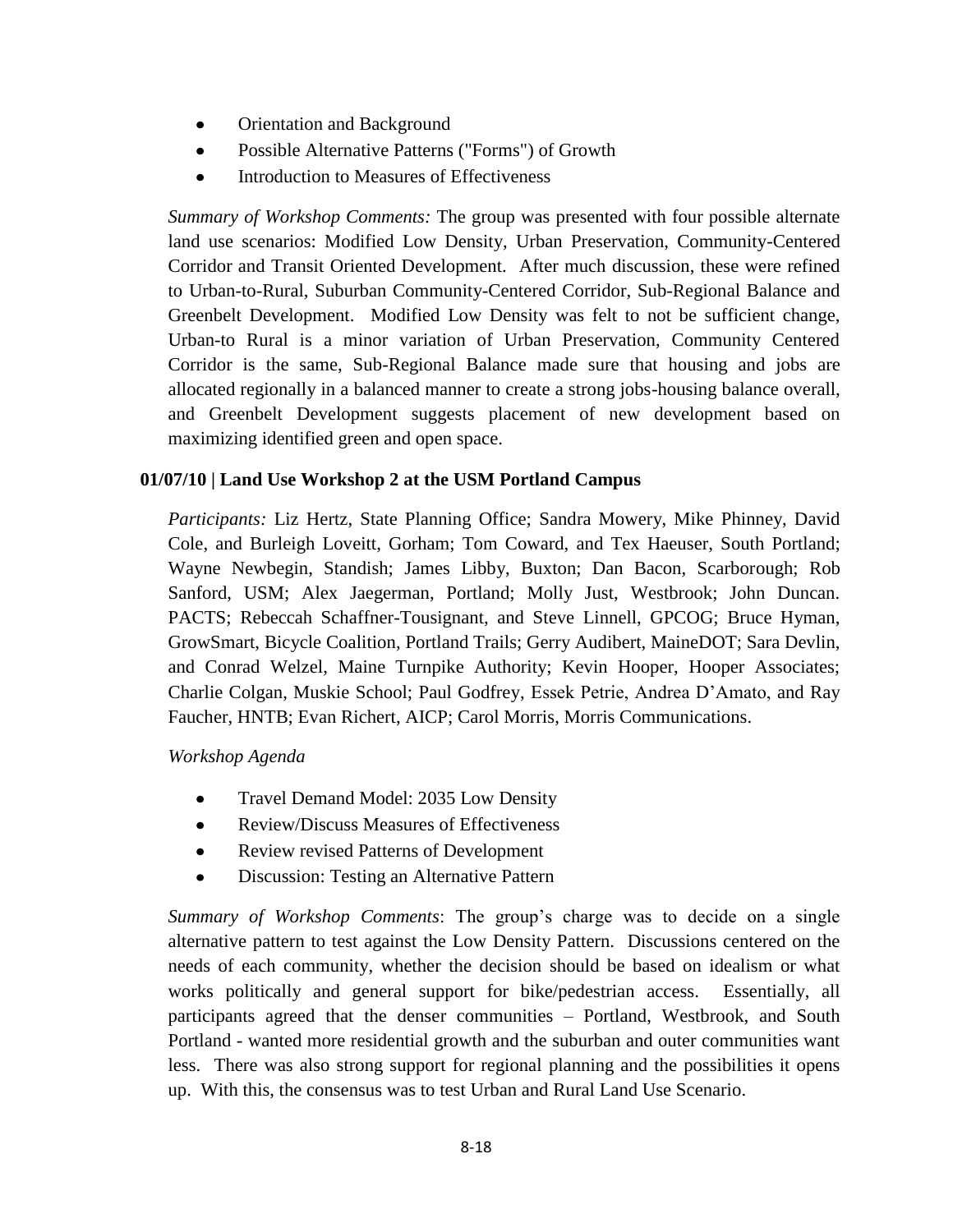## **1/21/2010 | Planners Meeting at HNTB in Westbrook**

*Participants:* Tex Haeuser, South Portland; Dan Bacon, Scarborough; Alex Jaegerman, Portland; Molly Just, Westbrook; Sandra Mowery, Gorham; Brooks Moore, Windham ; Study Team: Evan Richert, Paul Godfrey, Carol Morris, Essek Petrie, Uri Avin, Andrea D'Amato, Sara Devlin

*Workshop Agenda*

- *Review and discussion of Estimated Population, housing and job growth by Study Area Community*
- *Identification of desired Growth Area parameters (size, density, mix)*
- *Discussion and Goal of Lego Exercise*
- *Working session by Study Area Communities to identify, locate, and determine contents of proposed Growth Areas to be evaluated under Urban and Rural Land Use Scenario*

*Workshop Outcome*: Municipal planners identified and located proposed growth areas within Study Area using legos and community parcel maps. Study Team validated growth area details and then allocated remaining population, housing, and job growth within Study Area communities. These allocations were then tested and evaluated to determine the impacts and benefits of this alternative land use scenario known as Urban and Rural.

#### **04/08/10 | PACTS Lunch and Learn**

*Attendees:* Neal Allen, Sandy Amborn, Gerry Audibert, Bill Bray, Molly Casto, Beth Della Valle, Sara Devlin, Joan Faxe, Deirdre Fulton, Tex Haeuser, LaRay Hamilton, Art Handman, Gary Higginbottom, Robert Hough, Jack Kartez, Brian Keezer, Steve Landry, Steve Linnell, Jen Logan, Matt Mackenzie, Tom Meyers, Greg Mitchell, Pat Moody, Carol Morris, Paul Niehoff, Caroline Paras, Steve Sawyer, Rebeccah Schaffner-Tousignant, Lynne Seeley, Jack Sutton, Elizabeth Trice, Caroline Tukey, and James Wendel.

- Study Overview  $\bullet$
- The Problem
- What are our choices?  $\bullet$
- Possible Solutions
- Next Steps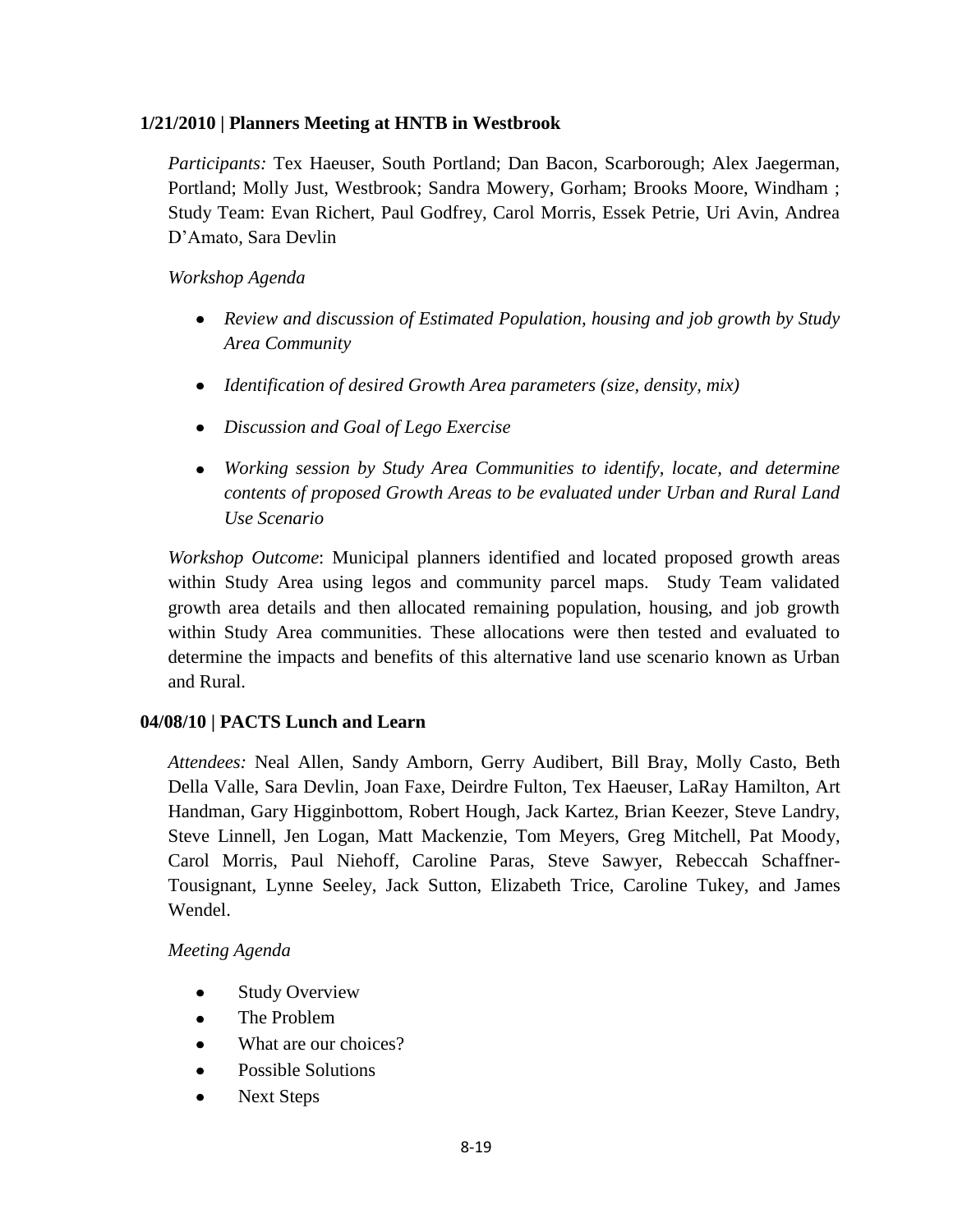Meeting Purpose: This meeting was a repeat of the March Public Meeting presentation for the benefit of an invited "Friends of PACTS" group. Comments were generally very positive about the concepts presented, with some concern and skepticism about the general public's willingness to accept change.

#### **04/15/10 | Transit Workshop at HNTB Office in Westbrook**

*Participants*: Myranda McGowen, Southern Maine Regional Planning Commission; Craig Hutchinson, University of Southern Maine: Steve Linnell, and Caroline Parras, GPCOG; Ed Clifford, Shuttlebus-ZOOM; Tom Meyers, South Portland Metro; John Duncan, Study Advisory Committee Chair, PACTS; Barbara Donovan, MaineDOT; Alton Benson, Standish; Study Steering Committee: Dan Bacon, Scarborough; Tex Haeuser, South Portland, Bruce Hyman, GrowSmart Maine, Bicycle Coalition, Portland Trails; Carl Eppich, PACTS; Study Advisory Committee: Alex Jaegerman, Portland; Rebeccah Schaffner-Tousignant, GPCOG; Paul Weiss, Sierra Club; Liz Hertz, State Planning Office; Dennis Coffey, Ray Faucher and Paul Godfrey, HNTB; Kevin Hooper, Hooper Associates; Sara Devlin, MTA; Carol Morris, Morris Communications. *Observers:* Hilary Frenkel, League of Young Voters; Gary Higginbottom.

#### *Meeting Agenda*

- Objectives of Workshop  $\bullet$
- Introductions  $\bullet$
- Land Use in 2035
- Base Transit System for 2035  $\bullet$
- Travel Demand Forecast Results
- Break Out Groups
- Report Back  $\bullet$
- $\bullet$ Identification of Transit Strategies

*Summary of Workshop Comments:* The group's charge was to develop an optimum transit package for the year 2035 that would support the Urban and Rural development pattern. They were asked not to consider capital funding, and provided with a "basic" transit package that had been developed and tested as part of the Urban and Rural land use model. Each of two breakout groups created an additional network. One was more railoriented and included new rail ROWs and the other was more bus and bike oriented. The Study Team then took both networks and combined them, eliminating redundancy.

#### **06/29/10 | Developer Meeting 1**

*Participants:* Joe Malone, Malone Commercial Builders; Peter Bass, Developers Collaborative; Frank O'Connor, The Dunham Group; Kevin Bunker, Developers Collaborative; Elliot Chamberlain, Chamberlain Homes; Paul Ureneck, Boulos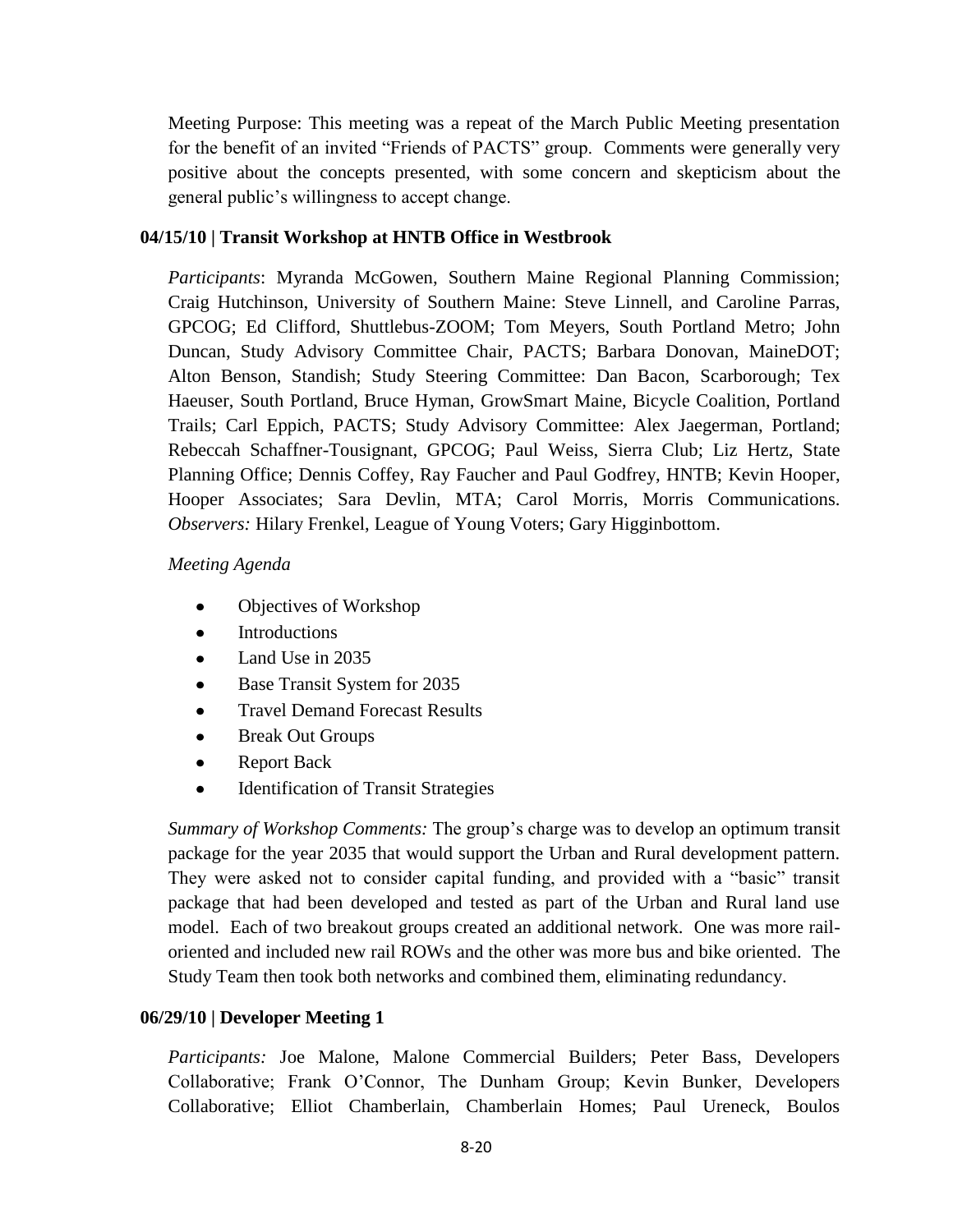Company; Tom Dunham, The Dunham Group; Vin Veroneau, JB Brown & Sons; Roxanne Cole, Roxanne Cole Commercial Real Estate; Paul Porada, Woodward & Curran; Ted Chapin, Woodward & Curran; Gerry Audibert, MaineDOT; Paul Godfrey and Ray Faucher, HNTB; Paul E. Violette and Sara Devlin, MTA; Carol Morris and Benjamin Ettelman, Morris Communications.

#### *Meeting Agenda*

- Study Introduction  $\bullet$
- Projected Growth  $\bullet$
- Proposed Land Use Allocations  $\bullet$
- Discussion: Is Density Marketable? What should change?

*Summary of Meeting Comments*: The discussion centered on the challenge of developing higher than "normal" density in Maine based on existing regulations and perceptions. The consensus was that there is a clear market for denser development and mixed-use development; however because it is different than the norm, developers have to go through extra hurdles for approvals. They highly recommend that there be a more standardized process – clear and predictable rules - for any new growth zones, as that would make these areas magnets for developers. They recommended that the projects within the zones be bigger to make the numbers work. They also expressed belief that a better transit system in Portland would be very well received. Also supported would be a more regional approach to planning and regulations and better coordination between transportation agencies and planning boards.

# **07/21/10 | Roadway Improvement Workshop/Joint Steering and Advisory Committee at the USM Gorham Campus**

*Participants:* John Duncan, PACTS; Tex Hauser, South Portland; Chris Hall, Portland Regional Chamber; David Cole and Burleigh Loveitt, Gorham; Ben Severance, Hollis; Jim Gailey, South Portland; Julie Bassett, Scarborough – Scarborough Economic Development Corporation (SEDCO); Liz Hertz, State Planning Office; Lou Stack, Standish; Barbara Charry, Maine Audubon Society; Alex Jaegerman, Portland; Rob Sanford, USM; Rebeccah Schaffner-Tousignant, GPCOG; Gerry Audibert, MaineDOT; Conrad Welzel and Sara Devlin, MTA; Paul Godfrey and Ray Faucher, HNTB; Kevin Hooper, Kevin Hooper Associates; Carol Morris and Benjamin Ettelman, Morris Communications.

- Welcome  $\bullet$
- Overview of Different Types of Roadway Improvements  $\bullet$
- Breakout Session: Roadway Improvement Workshop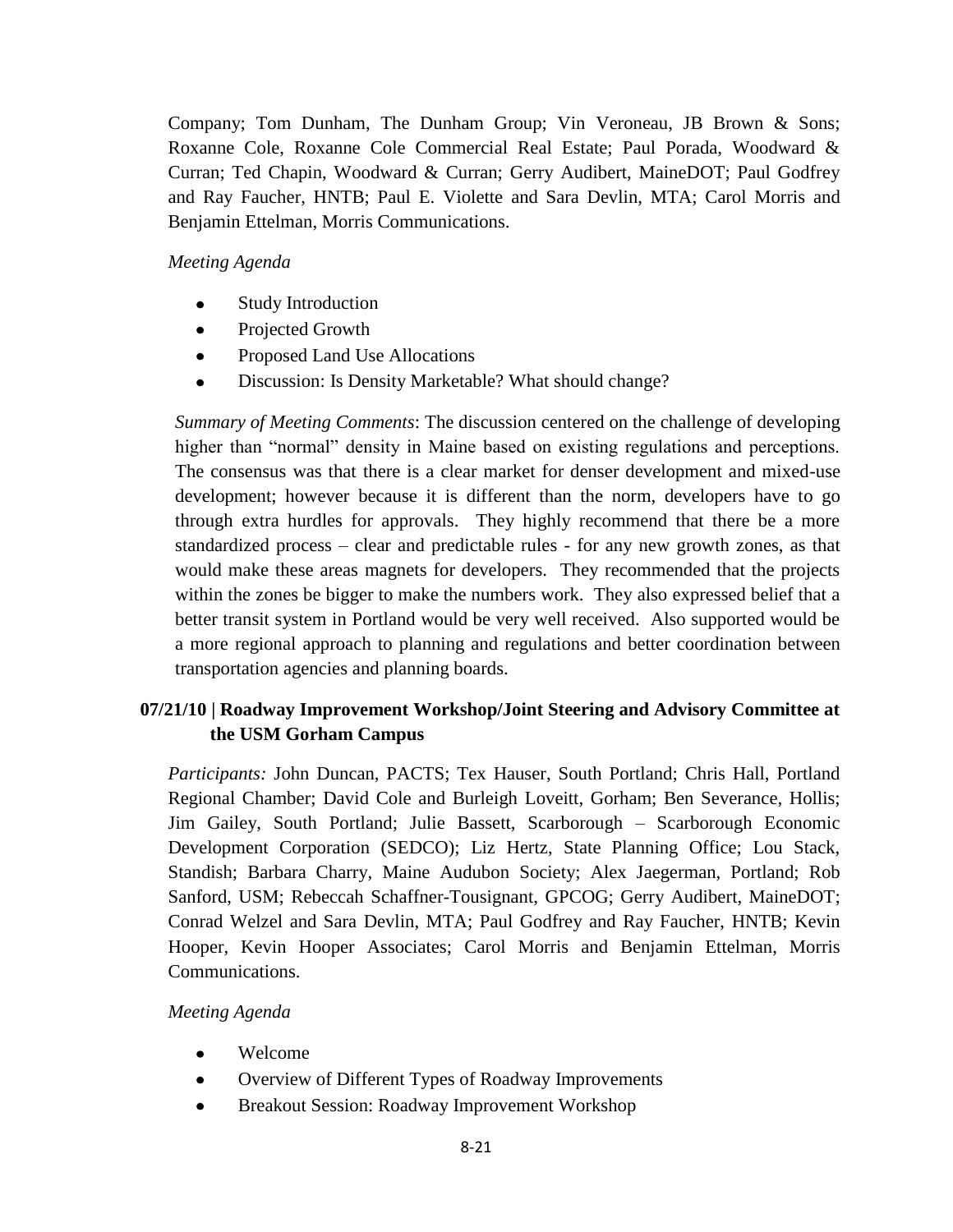$\bullet$ Next Steps

*Summary of Committee Input:* There was a suggestion to make sure that every roadway option has a cost-benefit analysis, and long term cost analysis available for it so people can get a feeling of what is most cost effective. Discussion topics included: The concern with heavy levels of congestion at the overlap of Routes 22 and 114; Payne Road in Scarborough; Route 25 into Gorham through Westbrook and Route 22 in Buxton; where higher levels of congestion could or should be considered acceptable; what local roads are being used excessively as cut-through roads and what roads municipalities would like to have through-traffic traveling on; the viability of frontage roads within the Study Area; the effect of any increased capacity on wildlife habitat. The outcome of the workshop was to further examine new capacity on new alignment *and* new capacity on existing alignment, with both options including a number of additional local road improvements, TSM and TDM considerations.

# **10/21/10 | Municipal Meeting with the Four Core Communities at Scarborough Municipal Building**

*Participants:* Jay Chase, Michael Wood, Dan Bacon, Jessica Holbrook Sylvia Most, Carol Rancourt, Judy Roy and Tom Hall, Scarborough; John Duncan, PACTS; Matt Mattingly, Burleigh Loveitt, Michael Phinney and David Cole, Gorham; Joshua Meyer, Caroline Hendry and Tex Haeuser, South Portland; Conrad Welzel and Sara Devlin, MTA; Gerry Audibert, MaineDOT; Paul Godfrey and Ray Faucher, HNTB, Carol Morris and Ben Ettelman, Morris Communications.

#### *Meeting Agenda*

- Study History and Overview
- A Changing World
- Study Findings  $\bullet$
- Draft Recommendations
- Next Steps  $\bullet$

*Summary of Meeting Comments*: Overall, the group was supportive of the concepts and felt the marketability was in tune with the aging of the population, but concern was expressed about convincing the larger public: homeowners. They also asked about "carrots," indicating that a turnpike spur might be a useful incentive but asking and wanting more. Scarborough indicated this could be very important to their town. Questions were asked about how rail would play into the scenario, seeing it as a positive but somewhat unknown regarding the ability to fund needed infrastructure improvements. The link to the HUD Sustainability Grant was noted. But there was concern about the strain that this kind of growth would have on all infrastructure. They felt it was time to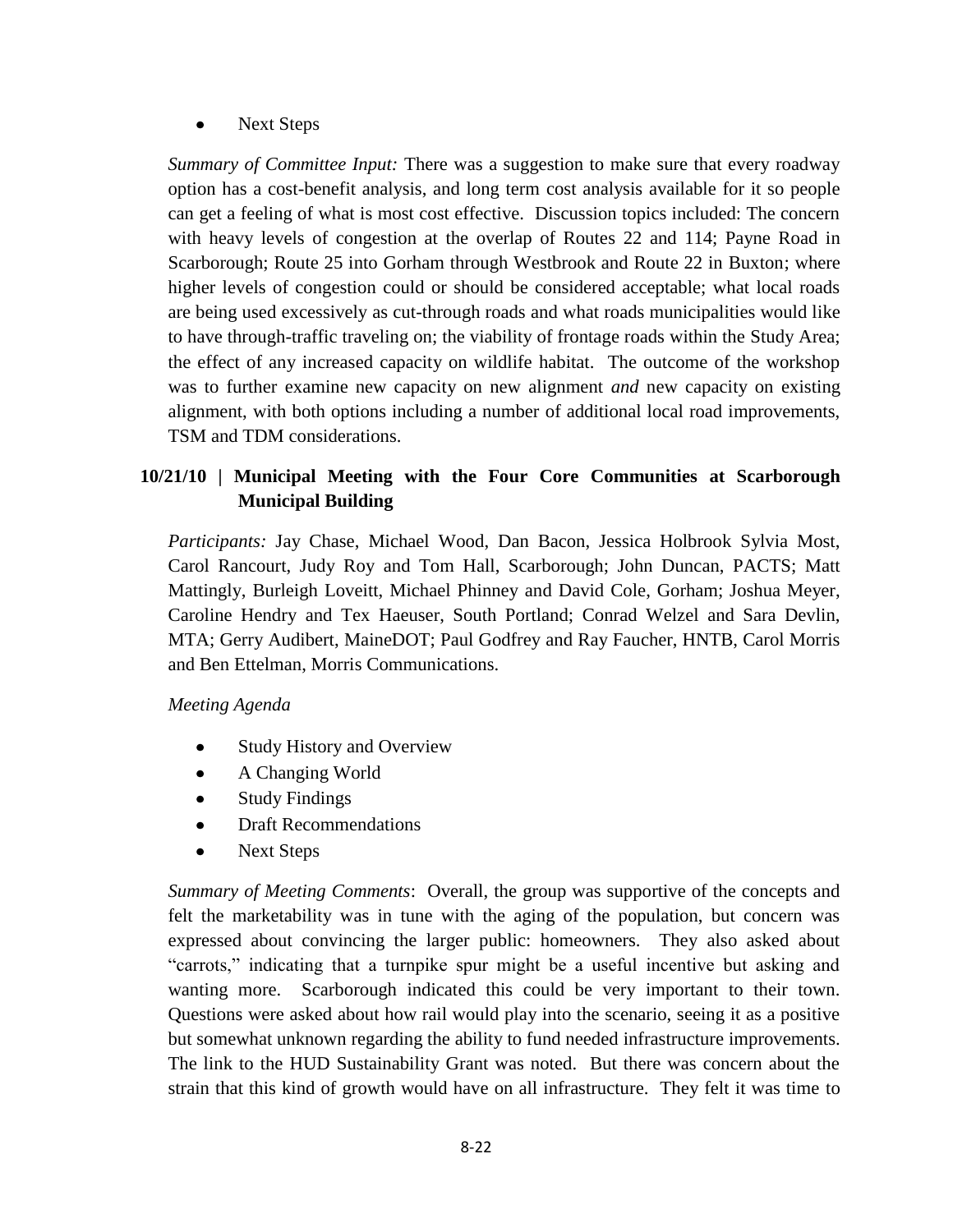roll this out to the general public.

## **11/17/10 | GPCOG Presentation**

*Attendees:* Gordy Billington, Standish Town Manager; Cathy Breen, Falmouth Town Councilor; Roger Bondeson, People's Regional Opportunity Program (PROP); Peter Crichton, Cumberland County Manager; Barbara York, Casco Selectperson; Derik Goodine, Naples Town Manager; Dick Wood, New England Association of Resource Conservation & Development (RC&D); Colleen Hilton, Westbrook Mayor; Pat Finnigan, Portland Assistant City Manager; Mike Reynolds, Raymond Selectman; Staff: Neal Allen, John Duncan, Eben Marsh, Rebeccah Schaffner-Tousignant, Ann Thompson, Maddy Adams; Guests: Sara Devlin, MTA; Paul Godfrey, HNTB, Carol Morris, Morris Communications.

#### *Meeting Agenda*

- Study History and Overview  $\bullet$
- A Changing World
- $\bullet$ Study Findings
- Draft Recommendations
- Next Steps

*Summary of Meeting Comments:* Generally positive comments about the concept, and while some concern was noted about rolling out to the public, there were more questions about how this could be expanded to this larger GPCOG region.

#### **12/13/10 | PACTS Presentation**

This meeting was held at the new Ocean Gateway Terminal on the Portland waterfront provided a briefing and discussion on the regional transportation opportunities and challenges facing the PACTS region – including the draft recommendations from this regional transportation Study.

*Attendees:* Sara Devlin and Conrad Welzel, MTA; Ray Faucher and Paul Godfrey, HNTB, Gerry Audibert, MaineDOT; Carol Morris, Morris Communications.

- Continental breakfast
- Welcome
- Presentation on Transportation Policies and Challenges in the PACTS Region
- Discussion led by Representative Ann Peoples
- The Gorham East West Corridor Study's Draft Recommendations
- Discussion led by Turnpike Staff